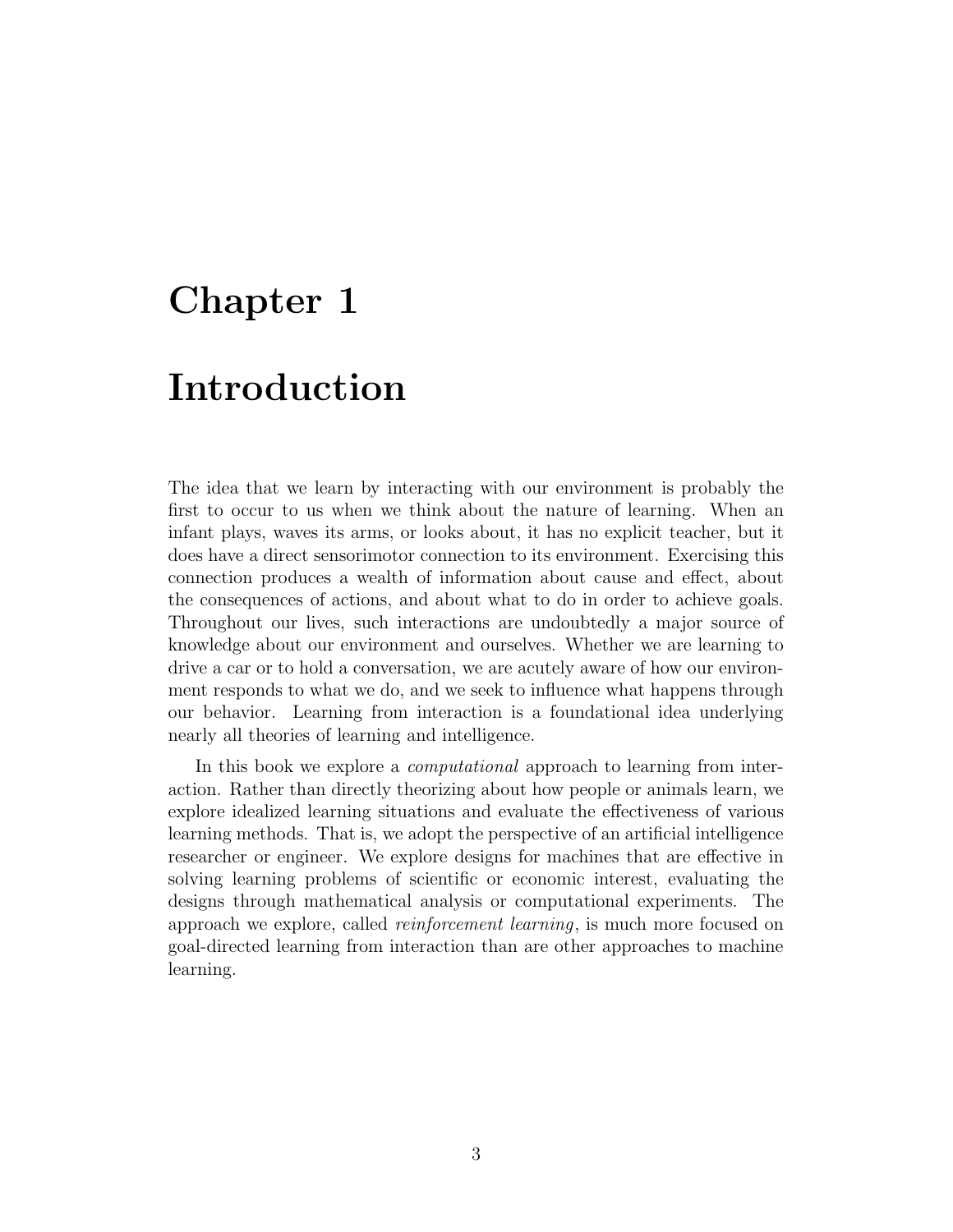#### 1.1 Reinforcement Learning

Reinforcement learning is learning what to do—how to map situations to actions—so as to maximize a numerical reward signal. The learner is not told which actions to take, as in most forms of machine learning, but instead must discover which actions yield the most reward by trying them. In the most interesting and challenging cases, actions may affect not only the immediate reward but also the next situation and, through that, all subsequent rewards. These two characteristics—trial-and-error search and delayed reward—are the two most important distinguishing features of reinforcement learning.

Reinforcement learning is defined not by characterizing learning methods, but by characterizing a learning problem. Any method that is well suited to solving that problem, we consider to be a reinforcement learning method. A full specification of the reinforcement learning problem in terms of optimal control of Markov decision processes must wait until Chapter 3, but the basic idea is simply to capture the most important aspects of the real problem facing a learning agent interacting with its environment to achieve a goal. Clearly, such an agent must be able to sense the state of the environment to some extent and must be able to take actions that affect the state. The agent also must have a goal or goals relating to the state of the environment. The formulation is intended to include just these three aspects—sensation, action, and goal—in their simplest possible forms without trivializing any of them.

Reinforcement learning is different from supervised learning, the kind of learning studied in most current research in machine learning, statistical pattern recognition, and artificial neural networks. Supervised learning is learning from examples provided by a knowledgable external supervisor. This is an important kind of learning, but alone it is not adequate for learning from interaction. In interactive problems it is often impractical to obtain examples of desired behavior that are both correct and representative of all the situations in which the agent has to act. In uncharted territory—where one would expect learning to be most beneficial—an agent must be able to learn from its own experience.

One of the challenges that arise in reinforcement learning and not in other kinds of learning is the trade-off between exploration and exploitation. To obtain a lot of reward, a reinforcement learning agent must prefer actions that it has tried in the past and found to be effective in producing reward. But to discover such actions, it has to try actions that it has not selected before. The agent has to *exploit* what it already knows in order to obtain reward, but it also has to explore in order to make better action selections in the future. The dilemma is that neither exploration nor exploitation can be pursued exclusively without failing at the task. The agent must try a variety of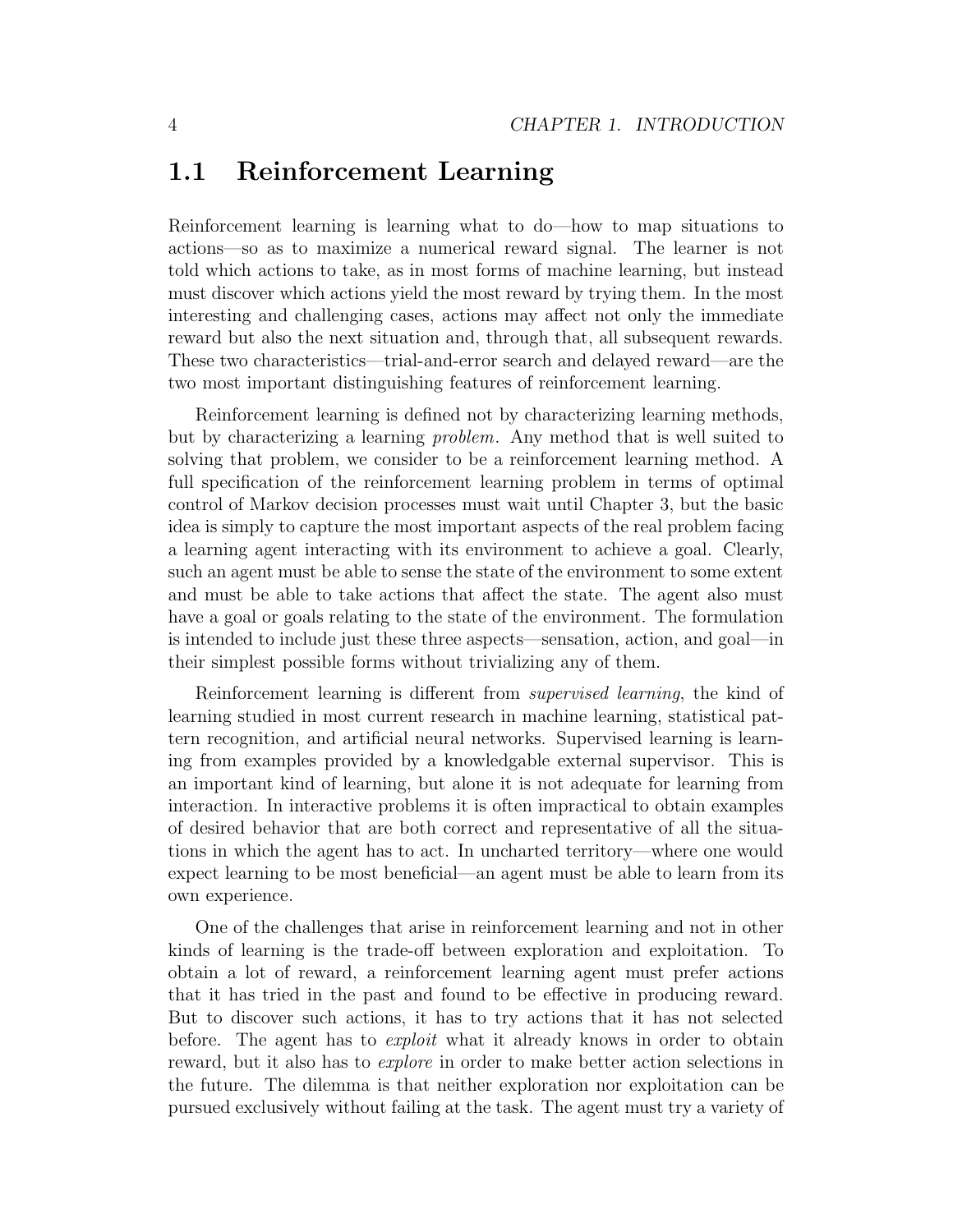#### 1.1. REINFORCEMENT LEARNING 5

actions and progressively favor those that appear to be best. On a stochastic task, each action must be tried many times to gain a reliable estimate its expected reward. The exploration–exploitation dilemma has been intensively studied by mathematicians for many decades (see Chapter 2). For now, we simply note that the entire issue of balancing exploration and exploitation does not even arise in supervised learning as it is usually defined.

Another key feature of reinforcement learning is that it explicitly considers the whole problem of a goal-directed agent interacting with an uncertain environment. This is in contrast with many approaches that consider subproblems without addressing how they might fit into a larger picture. For example, we have mentioned that much of machine learning research is concerned with supervised learning without explicitly specifying how such an ability would finally be useful. Other researchers have developed theories of planning with general goals, but without considering planning's role in real-time decisionmaking, or the question of where the predictive models necessary for planning would come from. Although these approaches have yielded many useful results, their focus on isolated subproblems is a significant limitation.

Reinforcement learning takes the opposite tack, starting with a complete, interactive, goal-seeking agent. All reinforcement learning agents have explicit goals, can sense aspects of their environments, and can choose actions to influence their environments. Moreover, it is usually assumed from the beginning that the agent has to operate despite significant uncertainty about the environment it faces. When reinforcement learning involves planning, it has to address the interplay between planning and real-time action selection, as well as the question of how environmental models are acquired and improved. When reinforcement learning involves supervised learning, it does so for specific reasons that determine which capabilities are critical and which are not. For learning research to make progress, important subproblems have to be isolated and studied, but they should be subproblems that play clear roles in complete, interactive, goal-seeking agents, even if all the details of the complete agent cannot yet be filled in.

One of the larger trends of which reinforcement learning is a part is that toward greater contact between artificial intelligence and other engineering disciplines. Not all that long ago, artificial intelligence was viewed as almost entirely separate from control theory and statistics. It had to do with logic and symbols, not numbers. Artificial intelligence was large LISP programs, not linear algebra, differential equations, or statistics. Over the last decades this view has gradually eroded. Modern artificial intelligence researchers accept statistical and control algorithms, for example, as relevant competing methods or simply as tools of their trade. The previously ignored areas lying between artificial intelligence and conventional engineering are now among the most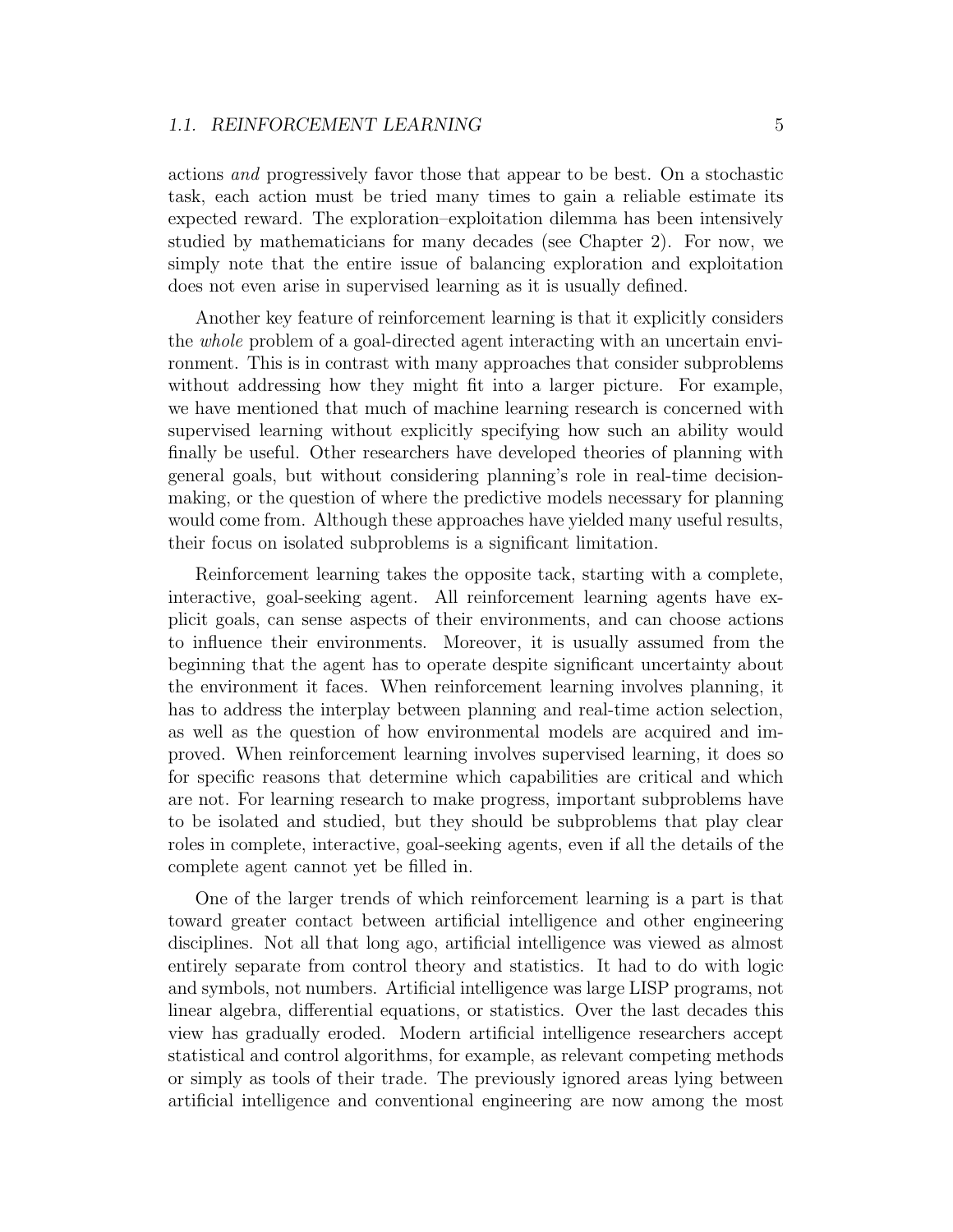active, including new fields such as neural networks, intelligent control, and our topic, reinforcement learning. In reinforcement learning we extend ideas from optimal control theory and stochastic approximation to address the broader and more ambitious goals of artificial intelligence.

### 1.2 Examples

A good way to understand reinforcement learning is to consider some of the examples and possible applications that have guided its development.

- A master chess player makes a move. The choice is informed both by planning—anticipating possible replies and counterreplies—and by immediate, intuitive judgments of the desirability of particular positions and moves.
- An adaptive controller adjusts parameters of a petroleum refinery's operation in real time. The controller optimizes the yield/cost/quality trade-off on the basis of specified marginal costs without sticking strictly to the set points originally suggested by engineers.
- A gazelle calf struggles to its feet minutes after being born. Half an hour later it is running at 20 miles per hour.
- A mobile robot decides whether it should enter a new room in search of more trash to collect or start trying to find its way back to its battery recharging station. It makes its decision based on how quickly and easily it has been able to find the recharger in the past.
- Phil prepares his breakfast. Closely examined, even this apparently mundane activity reveals a complex web of conditional behavior and interlocking goal–subgoal relationships: walking to the cupboard, opening it, selecting a cereal box, then reaching for, grasping, and retrieving the box. Other complex, tuned, interactive sequences of behavior are required to obtain a bowl, spoon, and milk jug. Each step involves a series of eye movements to obtain information and to guide reaching and locomotion. Rapid judgments are continually made about how to carry the objects or whether it is better to ferry some of them to the dining table before obtaining others. Each step is guided by goals, such as grasping a spoon or getting to the refrigerator, and is in service of other goals, such as having the spoon to eat with once the cereal is prepared and ultimately obtaining nourishment.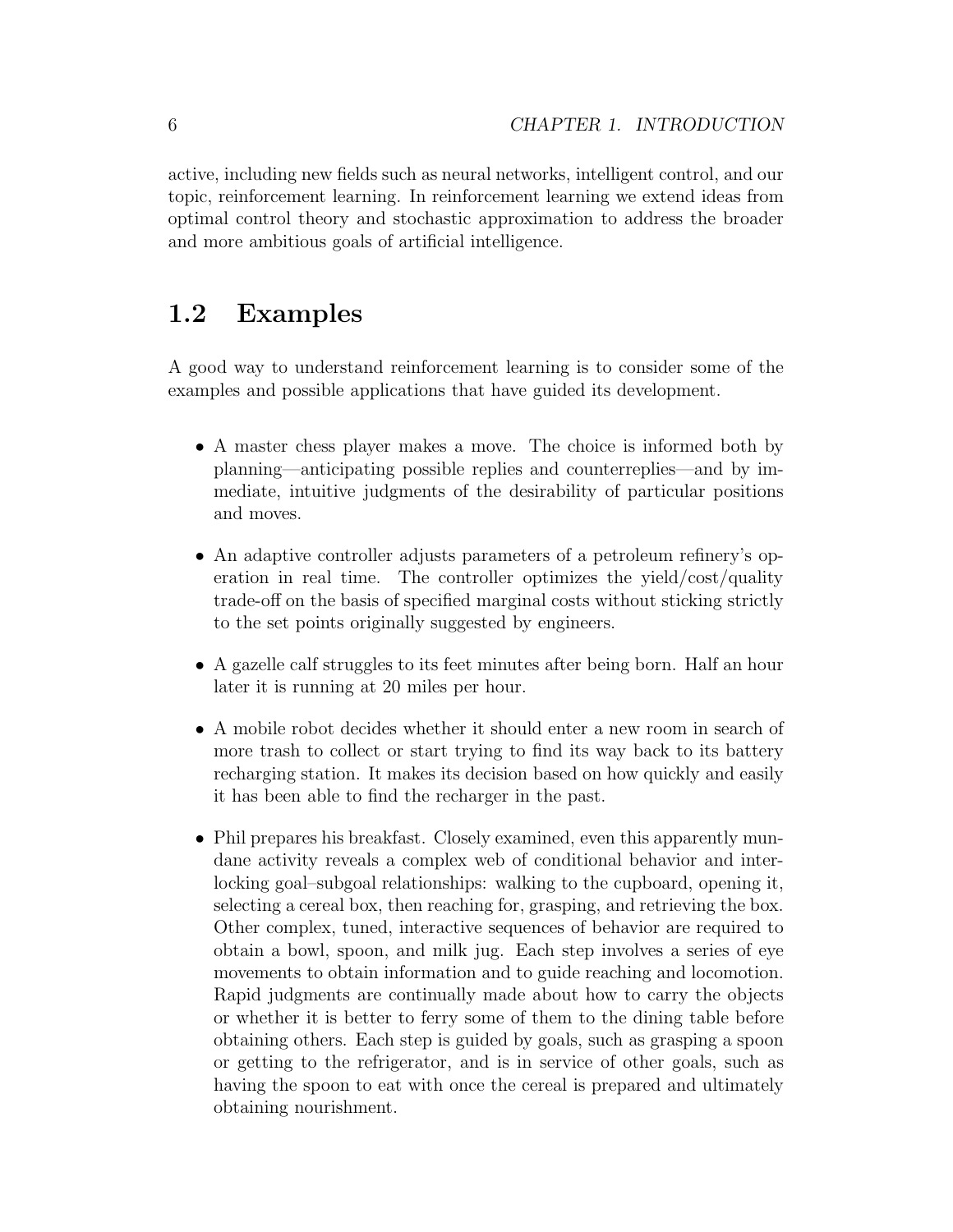#### 1.3. ELEMENTS OF REINFORCEMENT LEARNING  $7$

These examples share features that are so basic that they are easy to overlook. All involve *interaction* between an active decision-making agent and its environment, within which the agent seeks to achieve a goal despite uncertainty about its environment. The agent's actions are permitted to affect the future state of the environment (e.g., the next chess position, the level of reservoirs of the refinery, the next location of the robot), thereby affecting the options and opportunities available to the agent at later times. Correct choice requires taking into account indirect, delayed consequences of actions, and thus may require foresight or planning.

At the same time, in all these examples the effects of actions cannot be fully predicted; thus the agent must monitor its environment frequently and react appropriately. For example, Phil must watch the milk he pours into his cereal bowl to keep it from overflowing. All these examples involve goals that are explicit in the sense that the agent can judge progress toward its goal based on what it can sense directly. The chess player knows whether or not he wins, the refinery controller knows how much petroleum is being produced, the mobile robot knows when its batteries run down, and Phil knows whether or not he is enjoying his breakfast.

In all of these examples the agent can use its experience to improve its performance over time. The chess player refines the intuition he uses to evaluate positions, thereby improving his play; the gazelle calf improves the efficiency with which it can run; Phil learns to streamline making his breakfast. The knowledge the agent brings to the task at the start—either from previous experience with related tasks or built into it by design or evolution—influences what is useful or easy to learn, but interaction with the environment is essential for adjusting behavior to exploit specific features of the task.

### 1.3 Elements of Reinforcement Learning

Beyond the agent and the environment, one can identify four main subelements of a reinforcement learning system: a policy, a reward function, a value function, and, optionally, a model of the environment.

A policy defines the learning agent's way of behaving at a given time. Roughly speaking, a policy is a mapping from perceived states of the environment to actions to be taken when in those states. It corresponds to what in psychology would be called a set of stimulus–response rules or associations. In some cases the policy may be a simple function or lookup table, whereas in others it may involve extensive computation such as a search process. The policy is the core of a reinforcement learning agent in the sense that it alone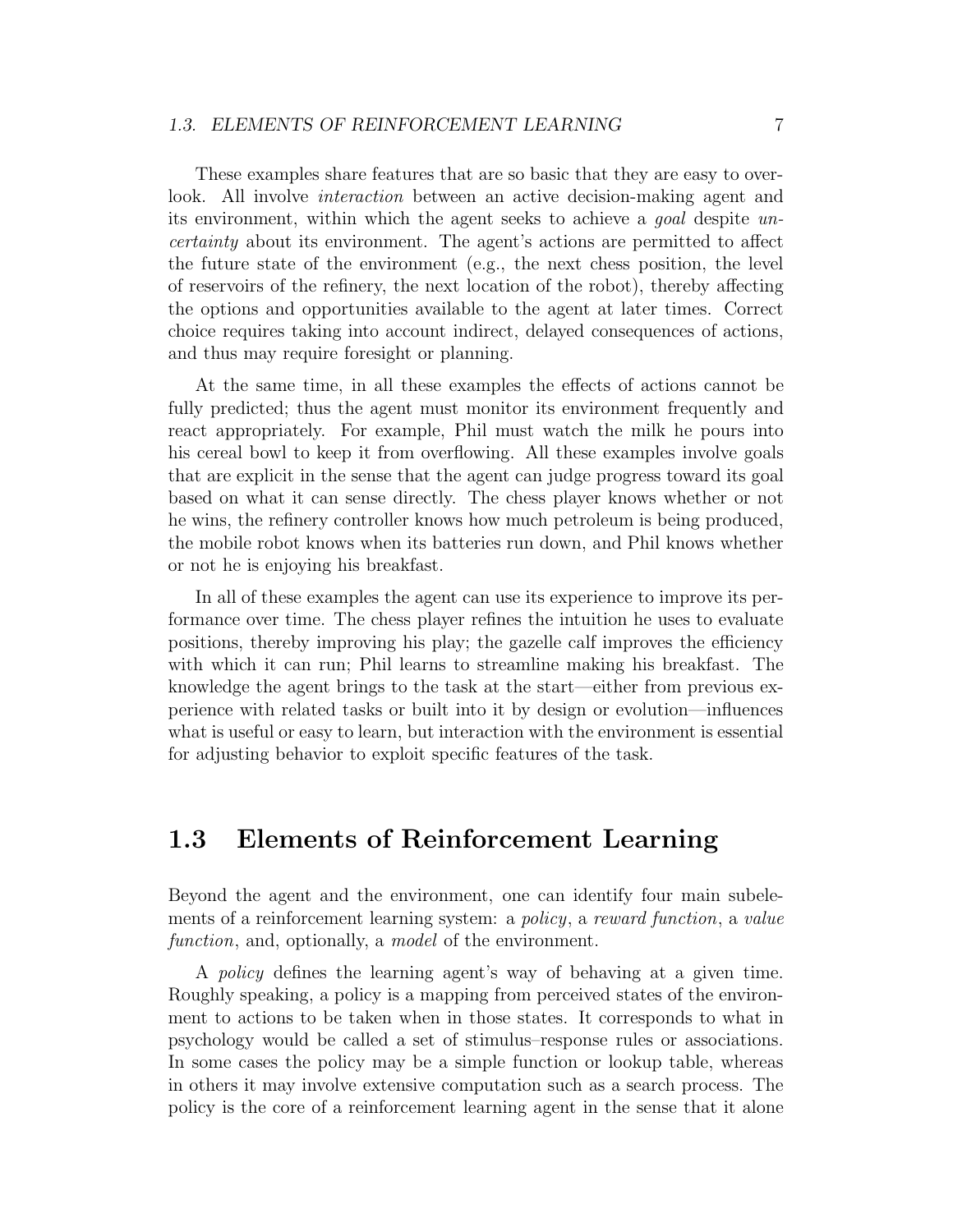is sufficient to determine behavior. In general, policies may be stochastic.

A reward function defines the goal in a reinforcement learning problem. Roughly speaking, it maps each perceived state (or state–action pair) of the environment to a single number, a reward, indicating the intrinsic desirability of that state. A reinforcement learning agent's sole objective is to maximize the total reward it receives in the long run. The reward function defines what are the good and bad events for the agent. In a biological system, it would not be inappropriate to identify rewards with pleasure and pain. They are the immediate and defining features of the problem faced by the agent. As such, the reward function must necessarily be unalterable by the agent. It may, however, serve as a basis for altering the policy. For example, if an action selected by the policy is followed by low reward, then the policy may be changed to select some other action in that situation in the future. In general, reward functions may be stochastic.

Whereas a reward function indicates what is good in an immediate sense, a value function specifies what is good in the long run. Roughly speaking, the value of a state is the total amount of reward an agent can expect to accumulate over the future, starting from that state. Whereas rewards determine the immediate, intrinsic desirability of environmental states, values indicate the long-term desirability of states after taking into account the states that are likely to follow, and the rewards available in those states. For example, a state might always yield a low immediate reward but still have a high value because it is regularly followed by other states that yield high rewards. Or the reverse could be true. To make a human analogy, rewards are like pleasure (if high) and pain (if low), whereas values correspond to a more refined and farsighted judgment of how pleased or displeased we are that our environment is in a particular state. Expressed this way, we hope it is clear that value functions formalize a basic and familiar idea.

Rewards are in a sense primary, whereas values, as predictions of rewards, are secondary. Without rewards there could be no values, and the only purpose of estimating values is to achieve more reward. Nevertheless, it is values with which we are most concerned when making and evaluating decisions. Action choices are made based on value judgments. We seek actions that bring about states of highest value, not highest reward, because these actions obtain the greatest amount of reward for us over the long run. In decision-making and planning, the derived quantity called value is the one with which we are most concerned. Unfortunately, it is much harder to determine values than it is to determine rewards. Rewards are basically given directly by the environment, but values must be estimated and reestimated from the sequences of observations an agent makes over its entire lifetime. In fact, the most important component of almost all reinforcement learning algorithms is a method for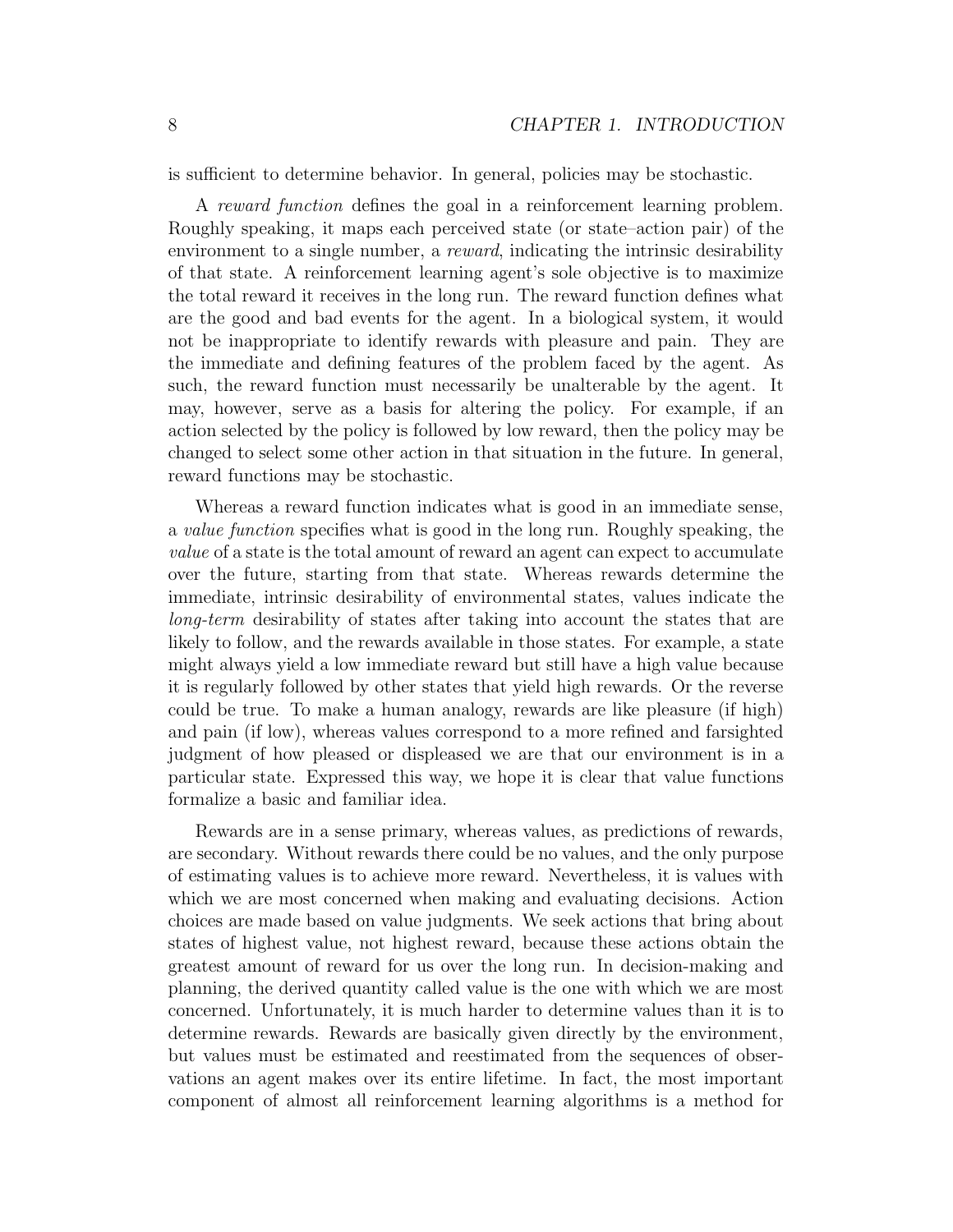efficiently estimating values. The central role of value estimation is arguably the most important thing we have learned about reinforcement learning over the last few decades.

Although all the reinforcement learning methods we consider in this book are structured around estimating value functions, it is not strictly necessary to do this to solve reinforcement learning problems. For example, search methods such as genetic algorithms, genetic programming, simulated annealing, and other function optimization methods have been used to solve reinforcement learning problems. These methods search directly in the space of policies without ever appealing to value functions. We call these *evolutionary* methods because their operation is analogous to the way biological evolution produces organisms with skilled behavior even when they do not learn during their individual lifetimes. If the space of policies is sufficiently small, or can be structured so that good policies are common or easy to find, then evolutionary methods can be effective. In addition, evolutionary methods have advantages on problems in which the learning agent cannot accurately sense the state of its environment.

Nevertheless, what we mean by reinforcement learning involves learning while interacting with the environment, which evolutionary methods do not do. It is our belief that methods able to take advantage of the details of individual behavioral interactions can be much more efficient than evolutionary methods in many cases. Evolutionary methods ignore much of the useful structure of the reinforcement learning problem: they do not use the fact that the policy they are searching for is a function from states to actions; they do not notice which states an individual passes through during its lifetime, or which actions it selects. In some cases this information can be misleading (e.g., when states are misperceived), but more often it should enable more efficient search. Although evolution and learning share many features and can naturally work together, as they do in nature, we do not consider evolutionary methods by themselves to be especially well suited to reinforcement learning problems. For simplicity, in this book when we use the term "reinforcement learning" we do not include evolutionary methods.

The fourth and final element of some reinforcement learning systems is a model of the environment. This is something that mimics the behavior of the environment. For example, given a state and action, the model might predict the resultant next state and next reward. Models are used for planning, by which we mean any way of deciding on a course of action by considering possible future situations before they are actually experienced. The incorporation of models and planning into reinforcement learning systems is a relatively new development. Early reinforcement learning systems were explicitly trial-anderror learners; what they did was viewed as almost the *opposite* of planning.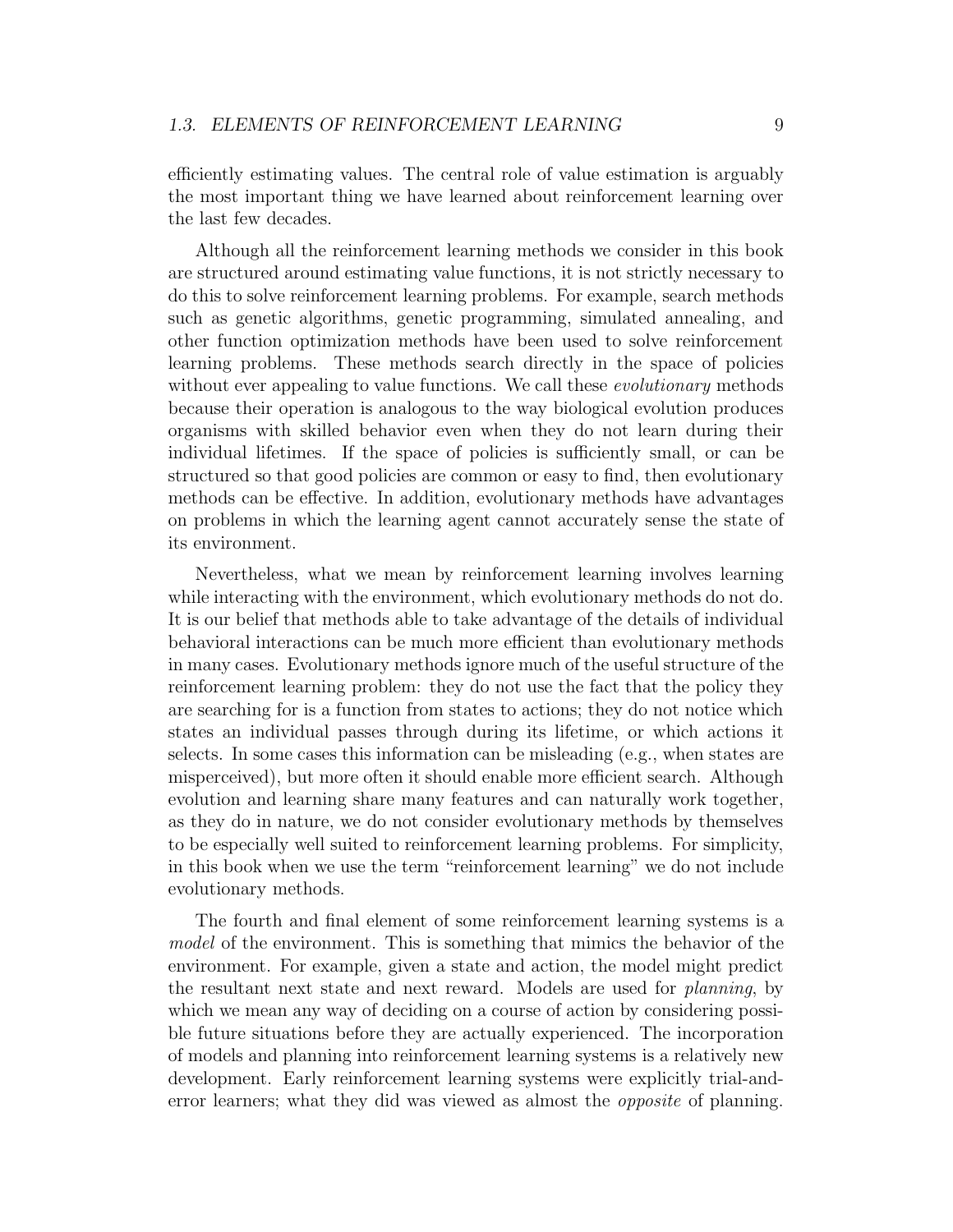Nevertheless, it gradually became clear that reinforcement learning methods are closely related to dynamic programming methods, which do use models, and that they in turn are closely related to state–space planning methods. In Chapter 9 we explore reinforcement learning systems that simultaneously learn by trial and error, learn a model of the environment, and use the model for planning. Modern reinforcement learning spans the spectrum from low-level, trial-and-error learning to high-level, deliberative planning.

### 1.4 An Extended Example: Tic-Tac-Toe

To illustrate the general idea of reinforcement learning and contrast it with other approaches, we next consider a single example in more detail.

Consider the familiar child's game of tic-tac-toe. Two players take turns playing on a three-by-three board. One player plays Xs and the other Os until one player wins by placing three marks in a row, horizontally, vertically, or diagonally, as the X player has in this game:



If the board fills up with neither player getting three in a row, the game is a draw. Because a skilled player can play so as never to lose, let us assume that we are playing against an imperfect player, one whose play is sometimes incorrect and allows us to win. For the moment, in fact, let us consider draws and losses to be equally bad for us. How might we construct a player that will find the imperfections in its opponent's play and learn to maximize its chances of winning?

Although this is a simple problem, it cannot readily be solved in a satisfactory way through classical techniques. For example, the classical "minimax" solution from game theory is not correct here because it assumes a particular way of playing by the opponent. For example, a minimax player would never reach a game state from which it could lose, even if in fact it always won from that state because of incorrect play by the opponent. Classical optimization methods for sequential decision problems, such as dynamic programming, can compute an optimal solution for any opponent, but require as input a complete specification of that opponent, including the probabilities with which the opponent makes each move in each board state. Let us assume that this information is not available a priori for this problem, as it is not for the vast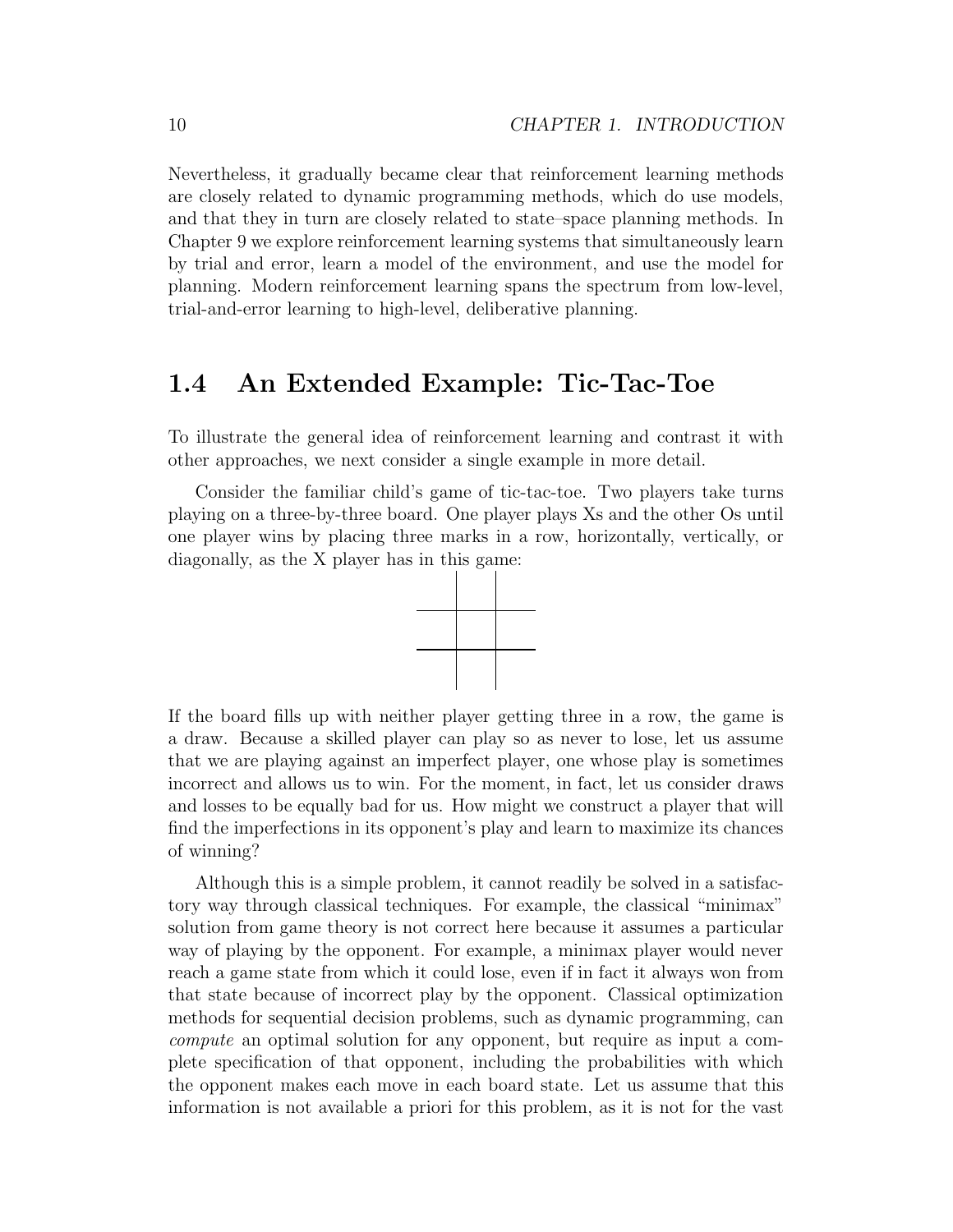majority of problems of practical interest. On the other hand, such information can be estimated from experience, in this case by playing many games against the opponent. About the best one can do on this problem is first to learn a model of the opponent's behavior, up to some level of confidence, and then apply dynamic programming to compute an optimal solution given the approximate opponent model. In the end, this is not that different from some of the reinforcement learning methods we examine later in this book.

An evolutionary approach to this problem would directly search the space of possible policies for one with a high probability of winning against the opponent. Here, a policy is a rule that tells the player what move to make for every state of the game—every possible configuration of Xs and Os on the three-by-three board. For each policy considered, an estimate of its winning probability would be obtained by playing some number of games against the opponent. This evaluation would then direct which policy or policies were considered next. A typical evolutionary method would hill-climb in policy space, successively generating and evaluating policies in an attempt to obtain incremental improvements. Or, perhaps, a genetic-style algorithm could be used that would maintain and evaluate a population of policies. Literally hundreds of different optimization methods could be applied. By directly searching the policy space we mean that entire policies are proposed and compared on the basis of scalar evaluations.

Here is how the tic-tac-toe problem would be approached using reinforcement learning and approximate value functions. First we set up a table of numbers, one for each possible state of the game. Each number will be the latest estimate of the probability of our winning from that state. We treat this estimate as the state's value, and the whole table is the learned value function. State A has higher value than state B, or is considered "better" than state B, if the current estimate of the probability of our winning from A is higher than it is from B. Assuming we always play Xs, then for all states with three Xs in a row the probability of winning is 1, because we have already won. Similarly, for all states with three Os in a row, or that are "filled up," the correct probability is 0, as we cannot win from them. We set the initial values of all the other states to 0.5, representing a guess that we have a 50% chance of winning.

We play many games against the opponent. To select our moves we examine the states that would result from each of our possible moves (one for each blank space on the board) and look up their current values in the table. Most of the time we move *greedily*, selecting the move that leads to the state with greatest value, that is, with the highest estimated probability of winning. Occasionally, however, we select randomly from among the other moves instead. These are called exploratory moves because they cause us to experience states that we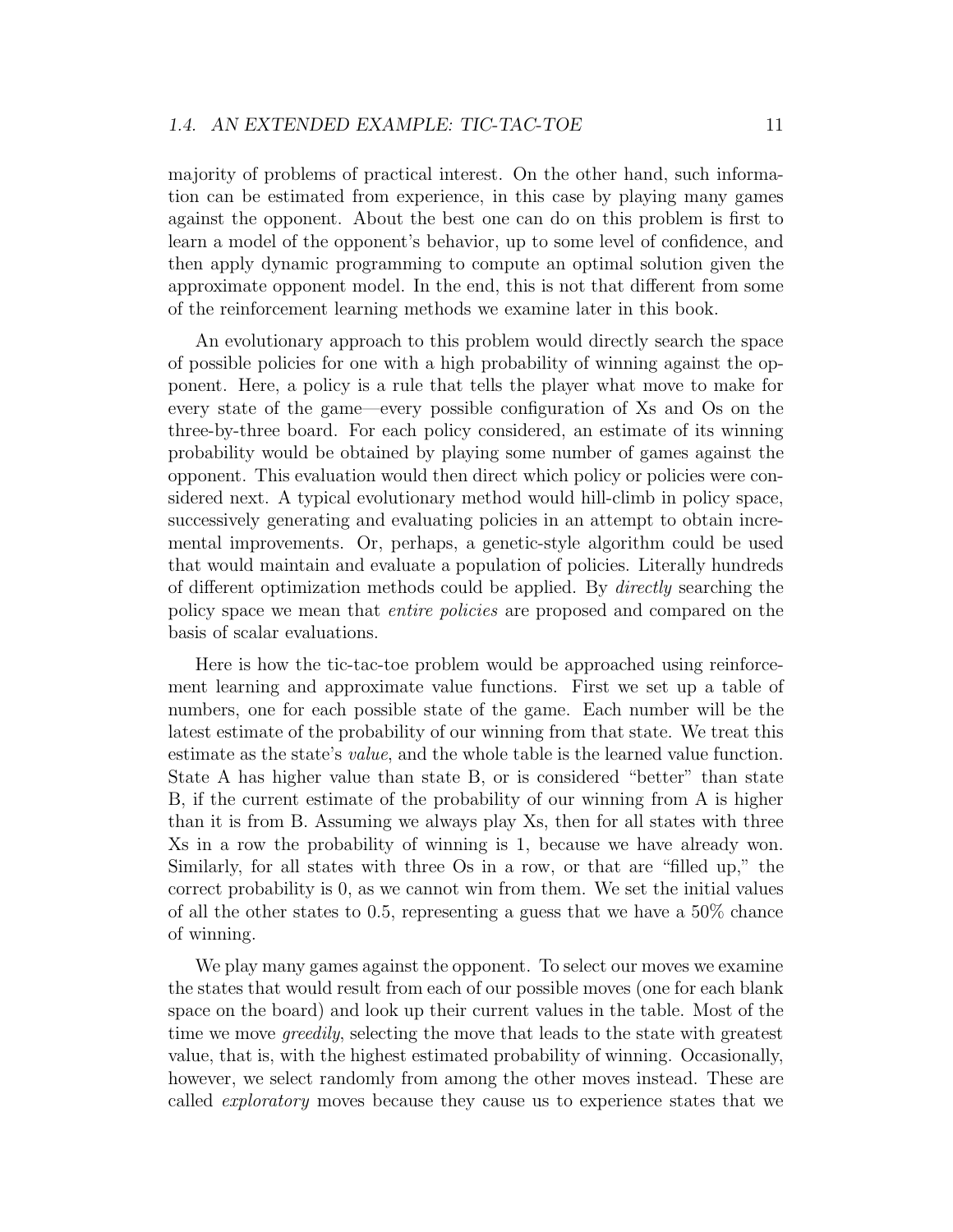

Figure 1.1: A sequence of tic-tac-toe moves. The solid lines represent the moves taken during a game; the dashed lines represent moves that we (our reinforcement learning player) considered but did not make. Our second move was an exploratory move, meaning that it was taken even though another sibling move, the one leading to e ∗ , was ranked higher. Exploratory moves do not result in any learning, but each of our other moves does, causing *backups* as suggested by the curved arrows and detailed in the text.

might otherwise never see. A sequence of moves made and considered during a game can be diagrammed as in Figure ??.

While we are playing, we change the values of the states in which we find ourselves during the game. We attempt to make them more accurate estimates of the probabilities of winning. To do this, we "back up" the value of the state after each greedy move to the state before the move, as suggested by the arrows in Figure ??. More precisely, the current value of the earlier state is adjusted to be closer to the value of the later state. This can be done by moving the earlier state's value a fraction of the way toward the value of the later state. If we let s denote the state before the greedy move, and  $s'$  the state after the move, then the update to the estimated value of s, denoted  $V(s)$ , can be written as

$$
V(s) \leftarrow V(s) + \alpha \Big[ V(s') - V(s) \Big],
$$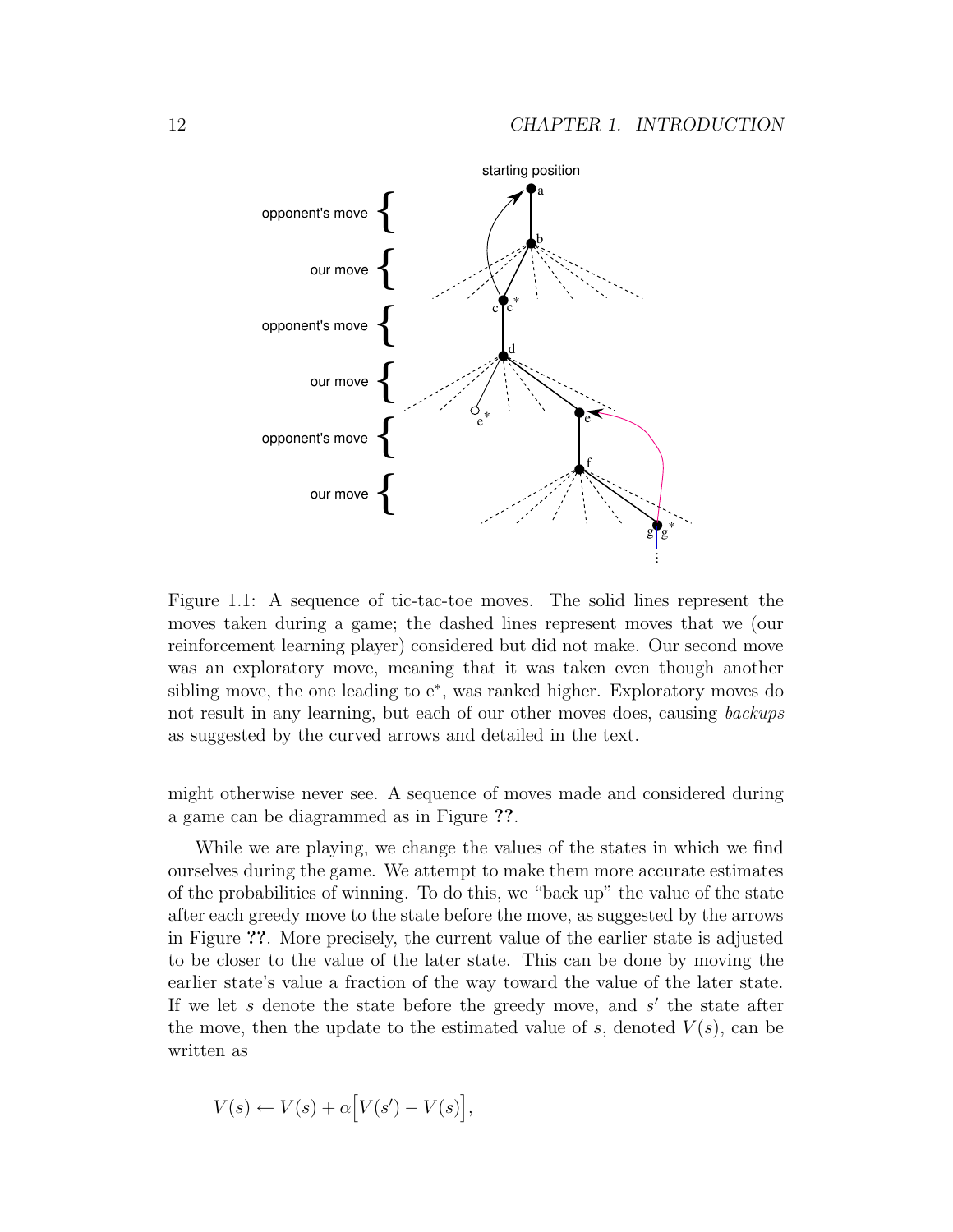where  $\alpha$  is a small positive fraction called the *step-size parameter*, which influences the rate of learning. This update rule is an example of a *temporal*difference learning method, so called because its changes are based on a difference,  $V(s') - V(s)$ , between estimates at two different times.

The method described above performs quite well on this task. For example, if the step-size parameter is reduced properly over time, this method converges, for any fixed opponent, to the true probabilities of winning from each state given optimal play by our player. Furthermore, the moves then taken (except on exploratory moves) are in fact the optimal moves against the opponent. In other words, the method converges to an optimal policy for playing the game. If the step-size parameter is not reduced all the way to zero over time, then this player also plays well against opponents that slowly change their way of playing.

This example illustrates the differences between evolutionary methods and methods that learn value functions. To evaluate a policy, an evolutionary method must hold it fixed and play many games against the opponent, or simulate many games using a model of the opponent. The frequency of wins gives an unbiased estimate of the probability of winning with that policy, and can be used to direct the next policy selection. But each policy change is made only after many games, and only the final outcome of each game is used: what happens *during* the games is ignored. For example, if the player wins, then all of its behavior in the game is given credit, independently of how specific moves might have been critical to the win. Credit is even given to moves that never occurred! Value function methods, in contrast, allow individual states to be evaluated. In the end, both evolutionary and value function methods search the space of policies, but learning a value function takes advantage of information available during the course of play.

This simple example illustrates some of the key features of reinforcement learning methods. First, there is the emphasis on learning while interacting with an environment, in this case with an opponent player. Second, there is a clear goal, and correct behavior requires planning or foresight that takes into account delayed effects of one's choices. For example, the simple reinforcement learning player would learn to set up multimove traps for a shortsighted opponent. It is a striking feature of the reinforcement learning solution that it can achieve the effects of planning and lookahead without using a model of the opponent and without conducting an explicit search over possible sequences of future states and actions.

While this example illustrates some of the key features of reinforcement learning, it is so simple that it might give the impression that reinforcement learning is more limited than it really is. Although tic-tac-toe is a two-person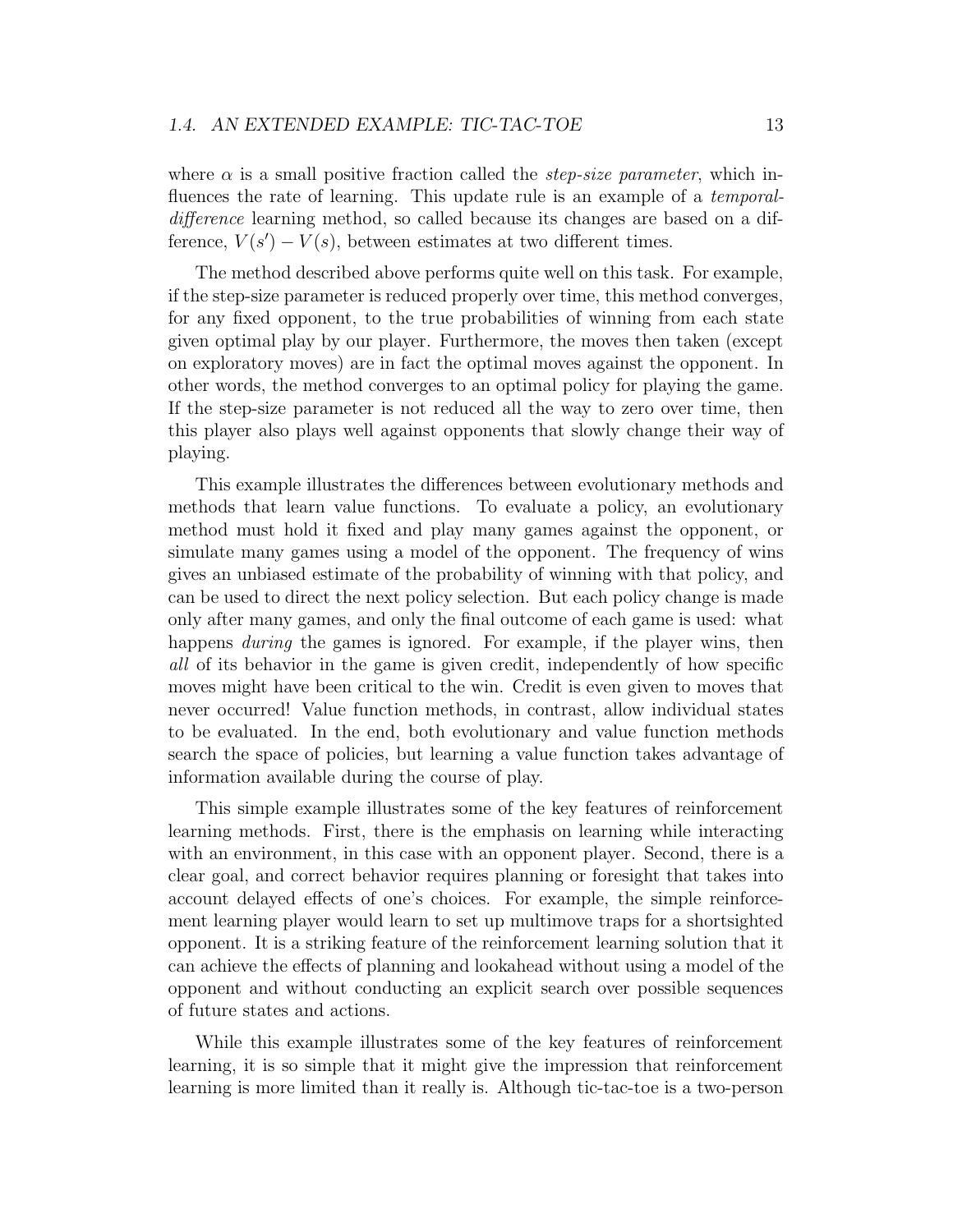game, reinforcement learning also applies in the case in which there is no external adversary, that is, in the case of a "game against nature." Reinforcement learning also is not restricted to problems in which behavior breaks down into separate episodes, like the separate games of tic-tac-toe, with reward only at the end of each episode. It is just as applicable when behavior continues indefinitely and when rewards of various magnitudes can be received at any time.

Tic-tac-toe has a relatively small, finite state set, whereas reinforcement learning can be used when the state set is very large, or even infinite. For example, Gerry Tesauro (1992, 1995) combined the algorithm described above with an artificial neural network to learn to play backgammon, which has approximately  $10^{20}$  states. With this many states it is impossible ever to experience more than a small fraction of them. Tesauro's program learned to play far better than any previous program, and now plays at the level of the world's best human players (see Chapter 11). The neural network provides the program with the ability to generalize from its experience, so that in new states it selects moves based on information saved from similar states faced in the past, as determined by its network. How well a reinforcement learning system can work in problems with such large state sets is intimately tied to how appropriately it can generalize from past experience. It is in this role that we have the greatest need for supervised learning methods with reinforcement learning. Neural networks are not the only, or necessarily the best, way to do this.

In this tic-tac-toe example, learning started with no prior knowledge beyond the rules of the game, but reinforcement learning by no means entails a tabula rasa view of learning and intelligence. On the contrary, prior information can be incorporated into reinforcement learning in a variety of ways that can be critical for efficient learning. We also had access to the true state in the tic-tac-toe example, whereas reinforcement learning can also be applied when part of the state is hidden, or when different states appear to the learner to be the same. That case, however, is substantially more difficult, and we do not cover it significantly in this book.

Finally, the tic-tac-toe player was able to look ahead and know the states that would result from each of its possible moves. To do this, it had to have a model of the game that allowed it to "think about" how its environment would change in response to moves that it might never make. Many problems are like this, but in others even a short-term model of the effects of actions is lacking. Reinforcement learning can be applied in either case. No model is required, but models can easily be used if they are available or can be learned.

Exercise 1.1: Self-Play Suppose, instead of playing against a random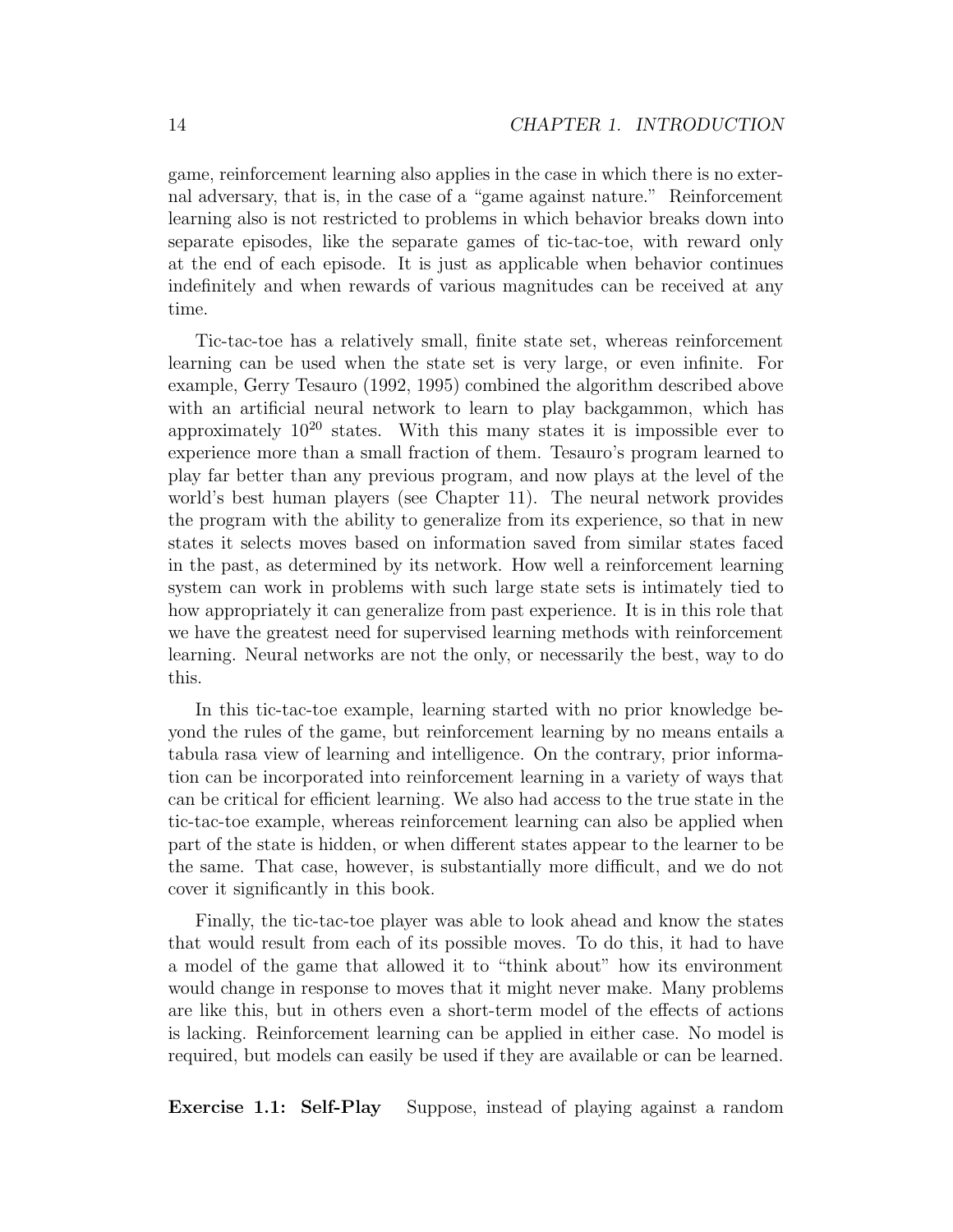opponent, the reinforcement learning algorithm described above played against itself. What do you think would happen in this case? Would it learn a different way of playing?

Exercise 1.2: Symmetries Many tic-tac-toe positions appear different but are really the same because of symmetries. How might we amend the reinforcement learning algorithm described above to take advantage of this? In what ways would this improve it? Now think again. Suppose the opponent did not take advantage of symmetries. In that case, should we? Is it true, then, that symmetrically equivalent positions should necessarily have the same value?

**Exercise 1.3:** Greedy Play Suppose the reinforcement learning player was greedy, that is, it always played the move that brought it to the position that it rated the best. Would it learn to play better, or worse, than a nongreedy player? What problems might occur?

Exercise 1.4: Learning from Exploration Suppose learning updates occurred after all moves, including exploratory moves. If the step-size parameter is appropriately reduced over time, then the state values would converge to a set of probabilities. What are the two sets of probabilities computed when we do, and when we do not, learn from exploratory moves? Assuming that we do continue to make exploratory moves, which set of probabilities might be better to learn? Which would result in more wins?

**Exercise 1.5:** Other Improvements Can you think of other ways to improve the reinforcement learning player? Can you think of any better way to solve the tic-tac-toe problem as posed?

#### 1.5 Summary

Reinforcement learning is a computational approach to understanding and automating goal-directed learning and decision-making. It is distinguished from other computational approaches by its emphasis on learning by the individual from direct interaction with its environment, without relying on exemplary supervision or complete models of the environment. In our opinion, reinforcement learning is the first field to seriously address the computational issues that arise when learning from interaction with an environment in order to achieve long-term goals.

Reinforcement learning uses a formal framework defining the interaction between a learning agent and its environment in terms of states, actions, and rewards. This framework is intended to be a simple way of representing essential features of the artificial intelligence problem. These features include a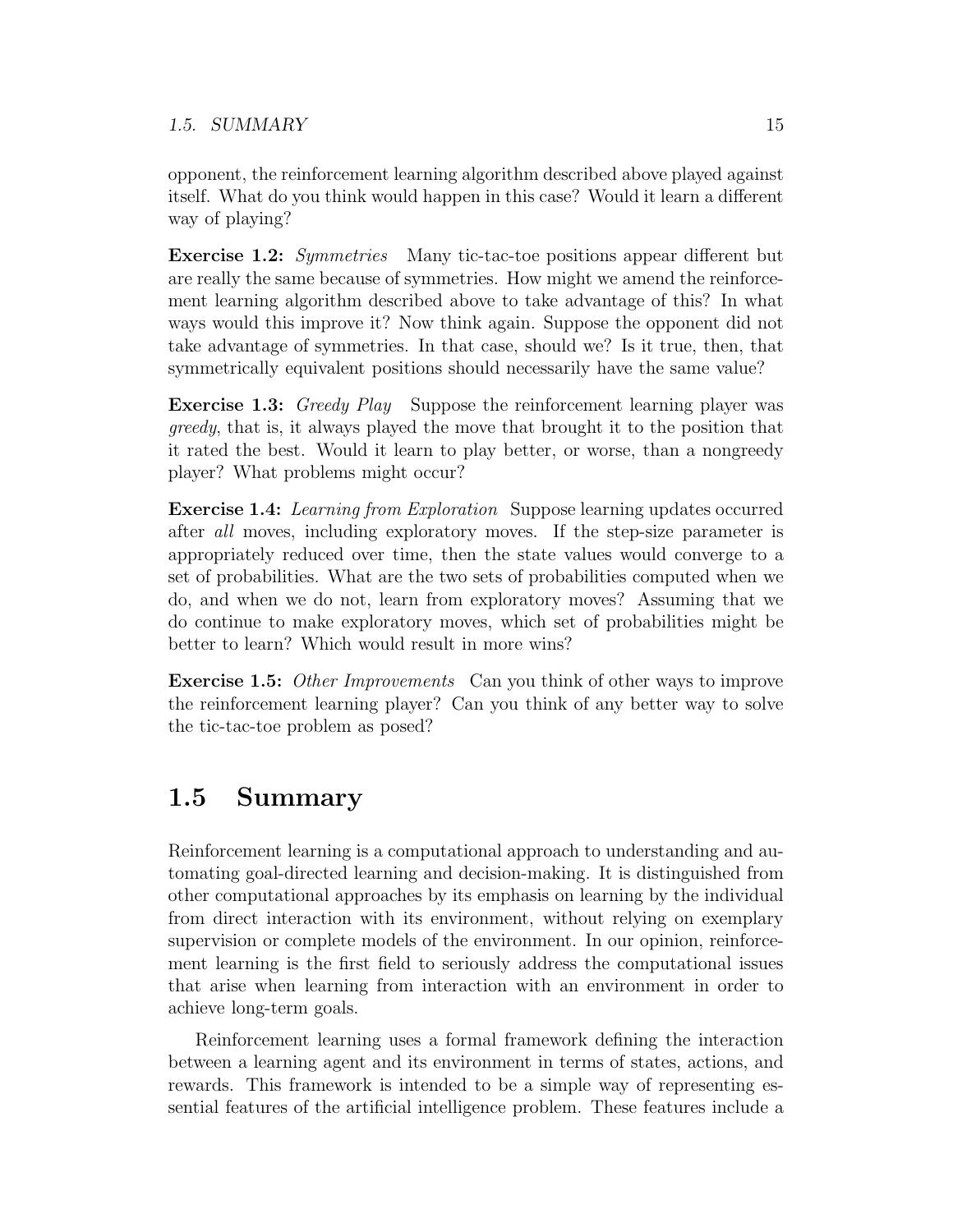sense of cause and effect, a sense of uncertainty and nondeterminism, and the existence of explicit goals.

The concepts of value and value functions are the key features of the reinforcement learning methods that we consider in this book. We take the position that value functions are essential for efficient search in the space of policies. Their use of value functions distinguishes reinforcement learning methods from evolutionary methods that search directly in policy space guided by scalar evaluations of entire policies.

#### 1.6 History of Reinforcement Learning

The history of reinforcement learning has two main threads, both long and rich, that were pursued independently before intertwining in modern reinforcement learning. One thread concerns learning by trial and error and started in the psychology of animal learning. This thread runs through some of the earliest work in artificial intelligence and led to the revival of reinforcement learning in the early 1980s. The other thread concerns the problem of optimal control and its solution using value functions and dynamic programming. For the most part, this thread did not involve learning. Although the two threads have been largely independent, the exceptions revolve around a third, less distinct thread concerning temporal-difference methods such as used in the tic-tac-toe example in this chapter. All three threads came together in the late 1980s to produce the modern field of reinforcement learning as we present it in this book.

The thread focusing on trial-and-error learning is the one with which we are most familiar and about which we have the most to say in this brief history. Before doing that, however, we briefly discuss the optimal control thread.

The term "optimal control" came into use in the late 1950s to describe the problem of designing a controller to minimize a measure of a dynamical system's behavior over time. One of the approaches to this problem was developed in the mid-1950s by Richard Bellman and others through extending a nineteenth century theory of Hamilton and Jacobi. This approach uses the concepts of a dynamical system's state and of a value function, or "optimal return function," to define a functional equation, now often called the Bellman equation. The class of methods for solving optimal control problems by solving this equation came to be known as dynamic programming (Bellman, 1957a). Bellman (1957b) also introduced the discrete stochastic version of the optimal control problem known as Markovian decision processes (MDPs), and Ron Howard (1960) devised the policy iteration method for MDPs. All of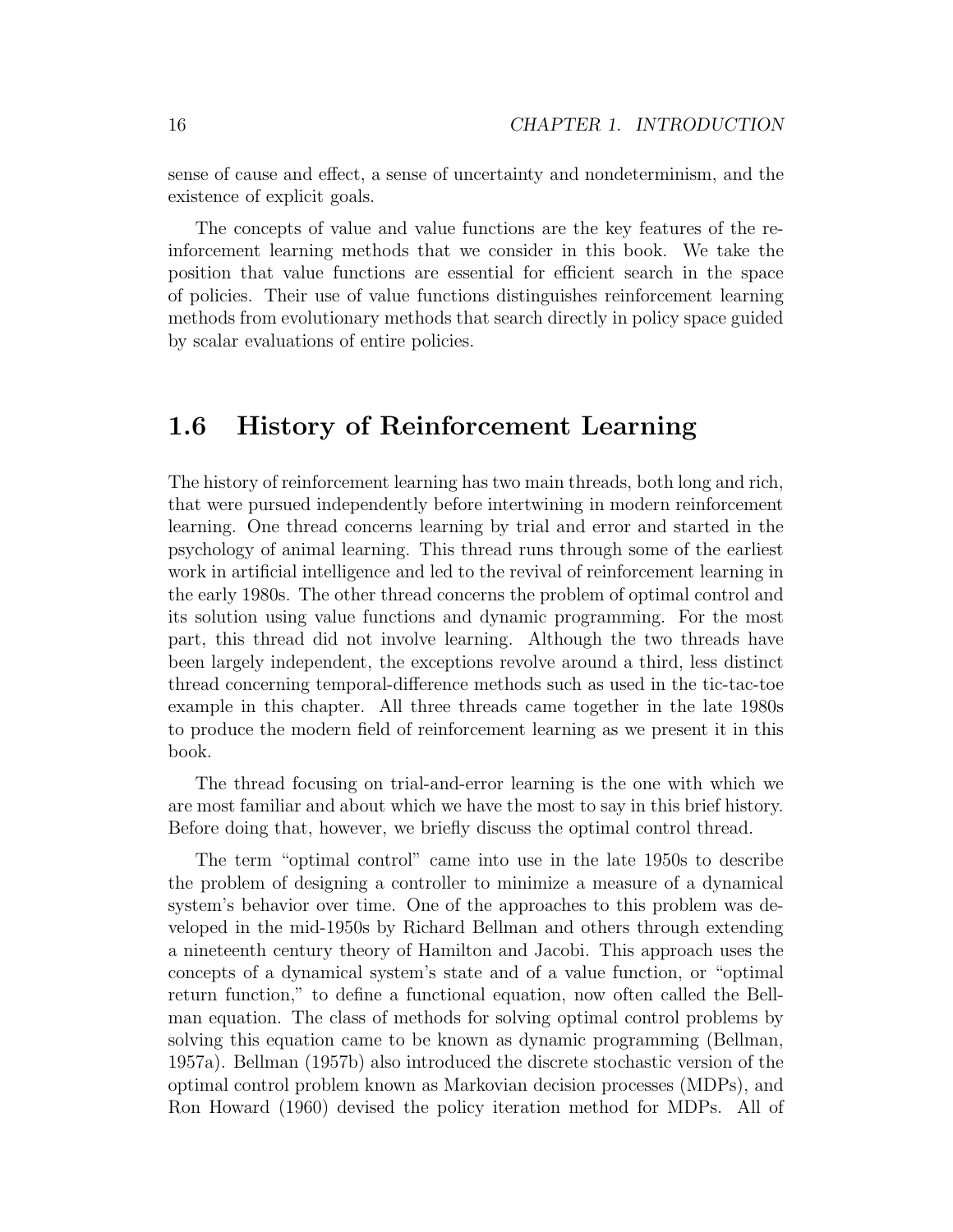these are essential elements underlying the theory and algorithms of modern reinforcement learning.

Dynamic programming is widely considered the only feasible way of solving general stochastic optimal control problems. It suffers from what Bellman called "the curse of dimensionality," meaning that its computational requirements grow exponentially with the number of state variables, but it is still far more efficient and more widely applicable than any other general method. Dynamic programming has been extensively developed since the late 1950s, including extensions to partially observable MDPs (surveyed by Lovejoy, 1991), many applications (surveyed by White, 1985, 1988, 1993), approximation methods (surveyed by Rust, 1996), and asynchronous methods (Bertsekas, 1982, 1983). Many excellent modern treatments of dynamic programming are available (e.g., Bertsekas, 1995; Puterman, 1994; Ross, 1983; and Whittle, 1982, 1983). Bryson (1996) provides an authoritative history of optimal control.

In this book, we consider all of the work in optimal control also to be, in a sense, work in reinforcement learning. We define reinforcement learning as any effective way of solving reinforcement learning problems, and it is now clear that these problems are closely related to optimal control problems, particularly those formulated as MDPs. Accordingly, we must consider the solution methods of optimal control, such as dynamic programming, also to be reinforcement learning methods. Of course, almost all of these methods require complete knowledge of the system to be controlled, and for this reason it feels a little unnatural to say that they are part of reinforcement learning. On the other hand, many dynamic programming methods are incremental and iterative. Like learning methods, they gradually reach the correct answer through successive approximations. As we show in the rest of this book, these similarities are far more than superficial. The theories and solution methods for the cases of complete and incomplete knowledge are so closely related that we feel they must be considered together as part of the same subject matter.

Let us return now to the other major thread leading to the modern field of reinforcement learning, that centered on the idea of trial-and-error learning. This thread began in psychology, where "reinforcement" theories of learning are common. Perhaps the first to succinctly express the essence of trial-anderror learning was Edward Thorndike. We take this essence to be the idea that actions followed by good or bad outcomes have their tendency to be reselected altered accordingly. In Thorndike's words:

Of several responses made to the same situation, those which are accompanied or closely followed by satisfaction to the animal will, other things being equal, be more firmly connected with the sit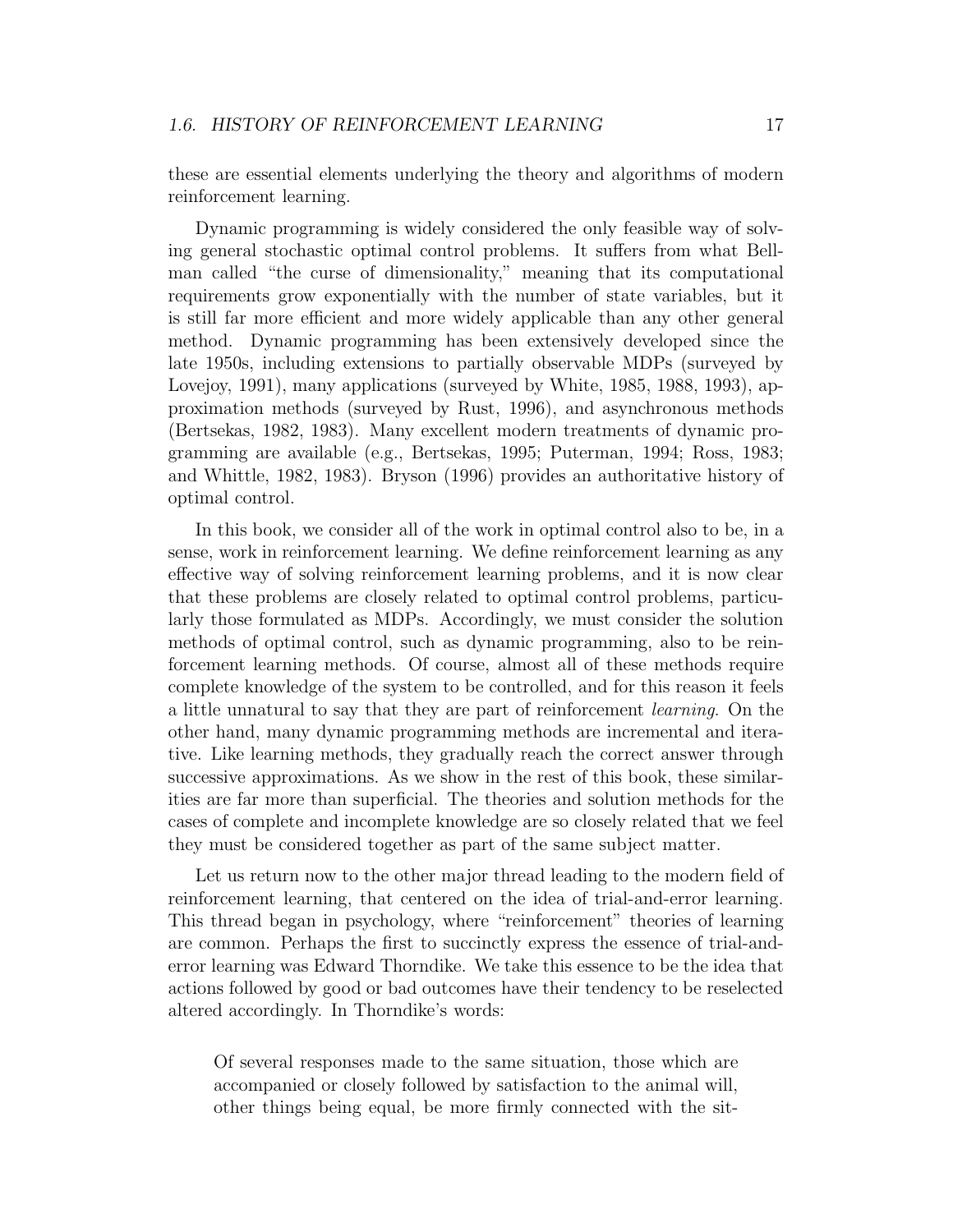uation, so that, when it recurs, they will be more likely to recur; those which are accompanied or closely followed by discomfort to the animal will, other things being equal, have their connections with that situation weakened, so that, when it recurs, they will be less likely to occur. The greater the satisfaction or discomfort, the greater the strengthening or weakening of the bond. (Thorndike, 1911, p. 244)

Thorndike called this the "Law of Effect" because it describes the effect of reinforcing events on the tendency to select actions. Although sometimes controversial (e.g., see Kimble, 1961, 1967; Mazur, 1994), the Law of Effect is widely regarded as an obvious basic principle underlying much behavior (e.g., Hilgard and Bower, 1975; Dennett, 1978; Campbell, 1960; Cziko, 1995).

The Law of Effect includes the two most important aspects of what we mean by trial-and-error learning. First, it is selectional, meaning that it involves trying alternatives and selecting among them by comparing their consequences. Second, it is associative, meaning that the alternatives found by selection are associated with particular situations. Natural selection in evolution is a prime example of a selectional process, but it is not associative. Supervised learning is associative, but not selectional. It is the combination of these two that is essential to the Law of Effect and to trial-and-error learning. Another way of saying this is that the Law of Effect is an elementary way of combining search and *memory*: search in the form of trying and selecting among many actions in each situation, and memory in the form of remembering what actions worked best, associating them with the situations in which they were best. Combining search and memory in this way is essential to reinforcement learning.

In early artificial intelligence, before it was distinct from other branches of engineering, several researchers began to explore trial-and-error learning as an engineering principle. The earliest computational investigations of trialand-error learning were perhaps by Minsky and by Farley and Clark, both in 1954. In his Ph.D. dissertation, Minsky discussed computational models of reinforcement learning and described his construction of an analog machine composed of components he called SNARCs (Stochastic Neural-Analog Reinforcement Calculators). Farley and Clark described another neural-network learning machine designed to learn by trial and error. In the 1960s the terms "reinforcement" and "reinforcement learning" were used in the engineering literature for the first time (e.g., Waltz and Fu, 1965; Mendel, 1966; Fu, 1970; Mendel and McClaren, 1970). Particularly influential was Minsky's paper "Steps Toward Artificial Intelligence" (Minsky, 1961), which discussed several issues relevant to reinforcement learning, including what he called the credit assignment problem: How do you distribute credit for success among the many decisions that may have been involved in producing it? All of the methods we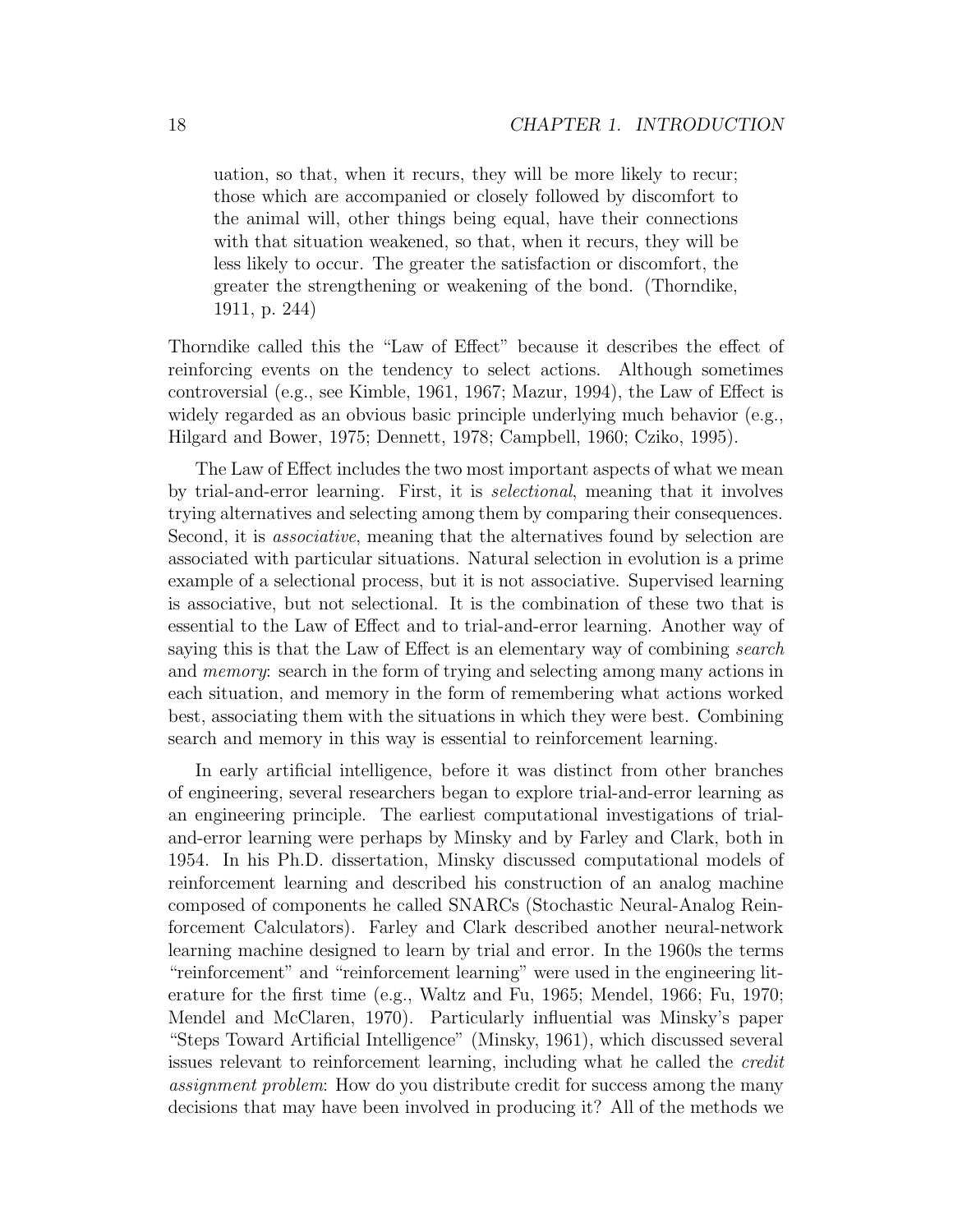discuss in this book are, in a sense, directed toward solving this problem.

The interests of Farley and Clark (1954; Clark and Farley, 1955) shifted from trial-and-error learning to generalization and pattern recognition, that is, from reinforcement learning to supervised learning. This began a pattern of confusion about the relationship between these types of learning. Many researchers seemed to believe that they were studying reinforcement learning when they were actually studying supervised learning. For example, neural network pioneers such as Rosenblatt (1962) and Widrow and Hoff (1960) were clearly motivated by reinforcement learning—they used the language of rewards and punishments—but the systems they studied were supervised learning systems suitable for pattern recognition and perceptual learning. Even today, researchers and textbooks often minimize or blur the distinction between these types of learning. Some modern neural-network textbooks use the term "trial-and-error" to describe networks that learn from training examples because they use error information to update connection weights. This is an understandable confusion, but it substantially misses the essential selectional character of trial-and-error learning.

Partly as a result of these confusions, research into genuine trial-and-error learning became rare in the the 1960s and 1970s. In the next few paragraphs we discuss some of the exceptions and partial exceptions to this trend.

One of these was the work by a New Zealand researcher named John Andreae. Andreae (1963) developed a system called STeLLA that learned by trial and error in interaction with its environment. This system included an internal model of the world and, later, an "internal monologue" to deal with problems of hidden state (Andreae, 1969a). Andreae's later work (1977) placed more emphasis on learning from a teacher, but still included trial and error. Unfortunately, his pioneering research was not well known, and did not greatly impact subsequent reinforcement learning research.

More influential was the work of Donald Michie. In 1961 and 1963 he described a simple trial-and-error learning system for learning how to play tic-tac-toe (or naughts and crosses) called MENACE (for Matchbox Educable Naughts and Crosses Engine). It consisted of a matchbox for each possible game position, each matchbox containing a number of colored beads, a different color for each possible move from that position. By drawing a bead at random from the matchbox corresponding to the current game position, one could determine MENACE's move. When a game was over, beads were added to or removed from the boxes used during play to reinforce or punish MEN-ACE's decisions. Michie and Chambers (1968) described another tic-tac-toe reinforcement learner called GLEE (Game Learning Expectimaxing Engine) and a reinforcement learning controller called BOXES. They applied BOXES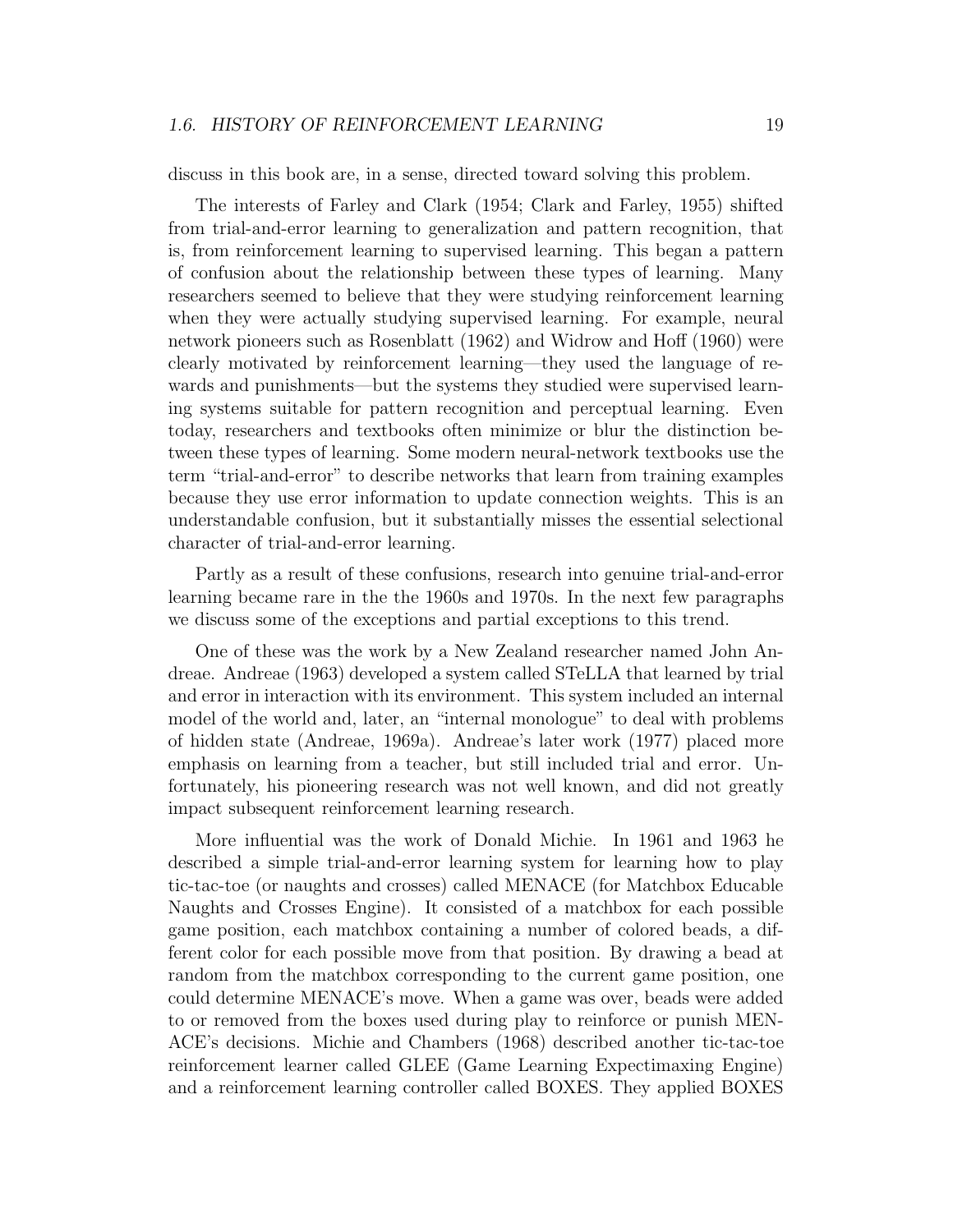to the task of learning to balance a pole hinged to a movable cart on the basis of a failure signal occurring only when the pole fell or the cart reached the end of a track. This task was adapted from the earlier work of Widrow and Smith (1964), who used supervised learning methods, assuming instruction from a teacher already able to balance the pole. Michie and Chambers's version of pole-balancing is one of the best early examples of a reinforcement learning task under conditions of incomplete knowledge. It influenced much later work in reinforcement learning, beginning with some of our own studies (Barto, Sutton, and Anderson, 1983; Sutton, 1984). Michie has consistently emphasized the role of trial and error and learning as essential aspects of artificial intelligence (Michie, 1974).

Widrow, Gupta, and Maitra (1973) modified the LMS algorithm of Widrow and Hoff (1960) to produce a reinforcement learning rule that could learn from success and failure signals instead of from training examples. They called this form of learning "selective bootstrap adaptation" and described it as "learning with a critic" instead of "learning with a teacher." They analyzed this rule and showed how it could learn to play blackjack. This was an isolated foray into reinforcement learning by Widrow, whose contributions to supervised learning were much more influential.

Research on learning automata had a more direct influence on the trialand-error thread leading to modern reinforcement learning research. These are methods for solving a nonassociative, purely selectional learning problem known as the *n*-armed bandit by analogy to a slot machine, or "one-armed" bandit," except with n levers (see Chapter 2). Learning automata are simple, low-memory machines for solving this problem. Learning automata originated in Russia with the work of Tsetlin (1973) and has been extensively developed since then within engineering (see Narendra and Thathachar, 1974, 1989). Barto and Anandan (1985) extended these methods to the associative case.

John Holland (1975) outlined a general theory of adaptive systems based on selectional principles. His early work concerned trial and error primarily in its nonassociative form, as in evolutionary methods and the  $n$ -armed bandit. In 1986 he introduced *classifier systems*, true reinforcement learning systems including association and value functions. A key component of Holland's classifier systems was always a *genetic algorithm*, an evolutionary method whose role was to evolve useful representations. Classifier systems have been extensively developed by many researchers to form a major branch of reinforcement learning research (e.g., see Goldberg, 1989; Wilson, 1994), but genetic algorithms—which by themselves are not reinforcement learning systems—have received much more attention.

The individual most responsible for reviving the trial-and-error thread to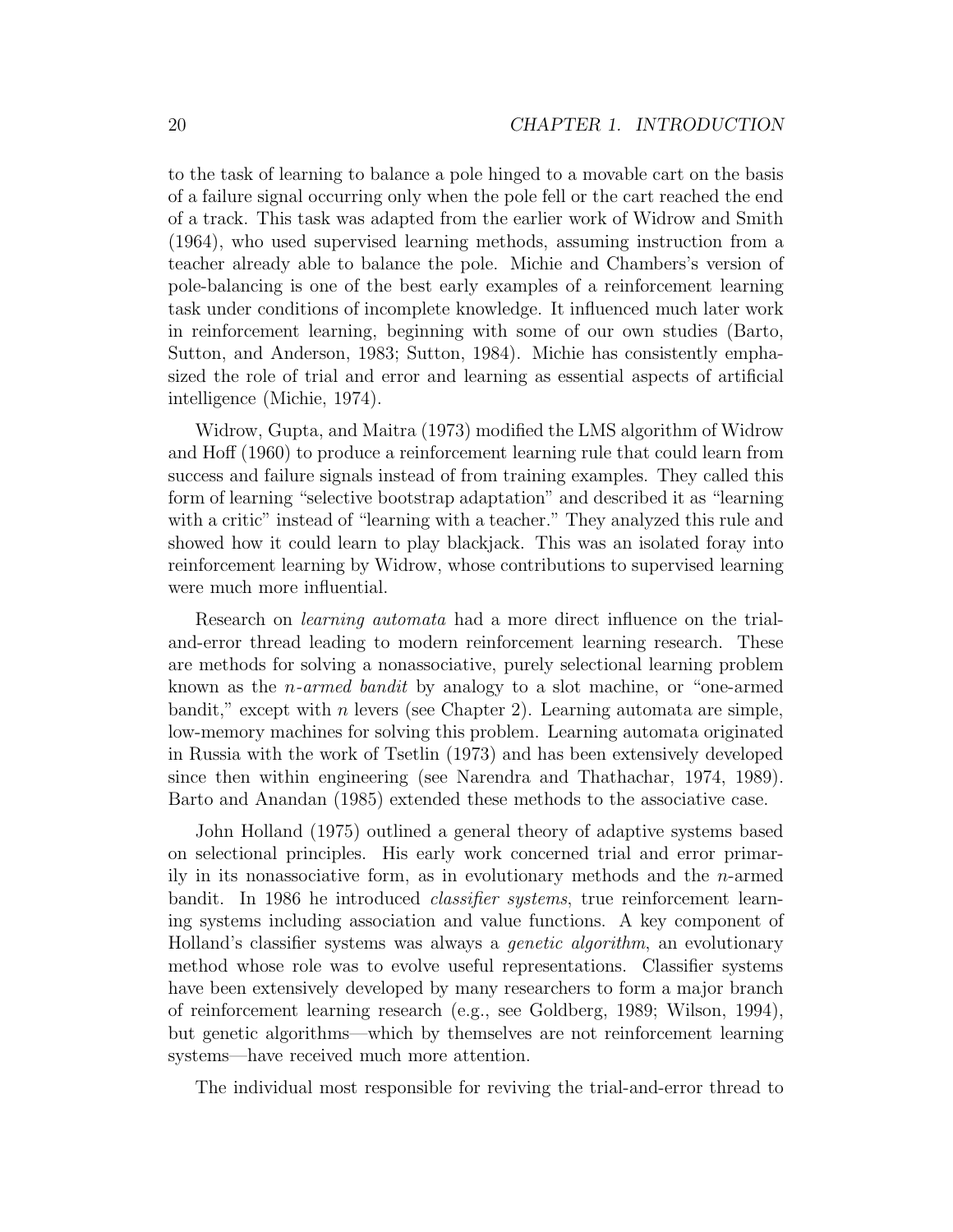reinforcement learning within artificial intelligence was Harry Klopf (1972, 1975, 1982). Klopf recognized that essential aspects of adaptive behavior were being lost as learning researchers came to focus almost exclusively on supervised learning. What was missing, according to Klopf, were the hedonic aspects of behavior, the drive to achieve some result from the environment, to control the environment toward desired ends and away from undesired ends. This is the essential idea of trial-and-error learning. Klopf's ideas were especially influential on the authors because our assessment of them (Barto and Sutton, 1981a) led to our appreciation of the distinction between supervised and reinforcement learning, and to our eventual focus on reinforcement learning. Much of the early work that we and colleagues accomplished was directed toward showing that reinforcement learning and supervised learning were indeed different (Barto, Sutton, and Brouwer, 1981; Barto and Sutton, 1981b; Barto and Anandan, 1985). Other studies showed how reinforcement learning could address important problems in neural network learning, in particular, how it could produce learning algorithms for multilayer networks (Barto, Anderson, and Sutton, 1982; Barto and Anderson, 1985; Barto and Anandan, 1985; Barto, 1985, 1986; Barto and Jordan, 1987).

We turn now to the third thread to the history of reinforcement learning, that concerning temporal-difference learning. Temporal-difference learning methods are distinctive in being driven by the difference between temporally successive estimates of the same quantity—for example, of the probability of winning in the tic-tac-toe example. This thread is smaller and less distinct than the other two, but it has played a particularly important role in the field, in part because temporal-difference methods seem to be new and unique to reinforcement learning.

The origins of temporal-difference learning are in part in animal learning psychology, in particular, in the notion of secondary reinforcers. A secondary reinforcer is a stimulus that has been paired with a primary reinforcer such as food or pain and, as a result, has come to take on similar reinforcing properties. Minsky (1954) may have been the first to realize that this psychological principle could be important for artificial learning systems. Arthur Samuel (1959) was the first to propose and implement a learning method that included temporal-difference ideas, as part of his celebrated checkers-playing program. Samuel made no reference to Minsky's work or to possible connections to animal learning. His inspiration apparently came from Claude Shannon's (1950) suggestion that a computer could be programmed to use an evaluation function to play chess, and that it might be able to to improve its play by modifying this function on-line. (It is possible that these ideas of Shannon's also influenced Bellman, but we know of no evidence for this.) Minsky (1961) extensively discussed Samuel's work in his "Steps" paper, suggesting the connection to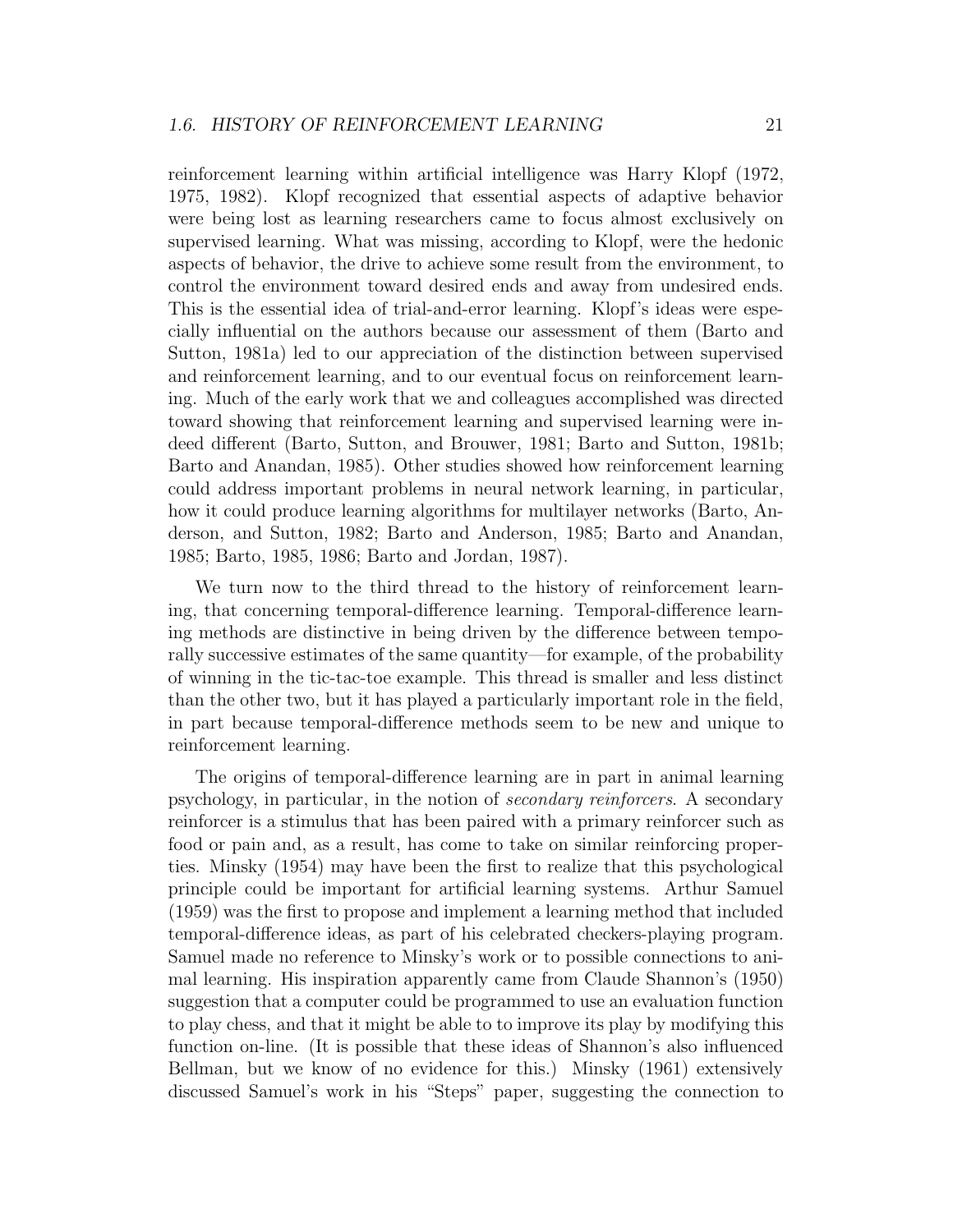secondary reinforcement theories, both natural and artificial.

As we have discussed, in the decade following the work of Minsky and Samuel, little computational work was done on trial-and-error learning, and apparently no computational work at all was done on temporal-difference learning. In 1972, Klopf brought trial-and-error learning together with an important component of temporal-difference learning. Klopf was interested in principles that would scale to learning in large systems, and thus was intrigued by notions of local reinforcement, whereby subcomponents of an overall learning system could reinforce one another. He developed the idea of "generalized reinforcement," whereby every component (nominally, every neuron) views all of its inputs in reinforcement terms: excitatory inputs as rewards and inhibitory inputs as punishments. This is not the same idea as what we now know as temporal-difference learning, and in retrospect it is farther from it than was Samuel's work. On the other hand, Klopf linked the idea with trial-and-error learning and related it to the massive empirical database of animal learning psychology.

Sutton (1978a, 1978b, 1978c) developed Klopf's ideas further, particularly the links to animal learning theories, describing learning rules driven by changes in temporally successive predictions. He and Barto refined these ideas and developed a psychological model of classical conditioning based on temporal-difference learning (Sutton and Barto, 1981a; Barto and Sutton, 1982). There followed several other influential psychological models of classical conditioning based on temporal-difference learning (e.g., Klopf, 1988; Moore et al., 1986; Sutton and Barto, 1987, 1990). Some neuroscience models developed at this time are well interpreted in terms of temporal-difference learning (Hawkins and Kandel, 1984; Byrne, Gingrich, and Baxter, 1990; Gelperin, Hopfield, and Tank, 1985; Tesauro, 1986; Friston et al., 1994), although in most cases there was no historical connection. A recent summary of links between temporal-difference learning and neuroscience ideas is provided by Schultz, Dayan, and Montague (1997).

Our early work on temporal-difference learning was strongly influenced by animal learning theories and by Klopf's work. Relationships to Minsky's "Steps" paper and to Samuel's checkers players appear to have been recognized only afterward. By 1981, however, we were fully aware of all the prior work mentioned above as part of the temporal-difference and trial-and-error threads. At this time we developed a method for using temporal-difference learning in trial-and-error learning, known as the actor–critic architecture, and applied this method to Michie and Chambers's pole-balancing problem (Barto, Sutton, and Anderson, 1983). This method was extensively studied in Sutton's (1984) Ph.D. dissertation and extended to use backpropagation neural networks in Anderson's (1986) Ph.D. dissertation. Around this time, Holland (1986) incor-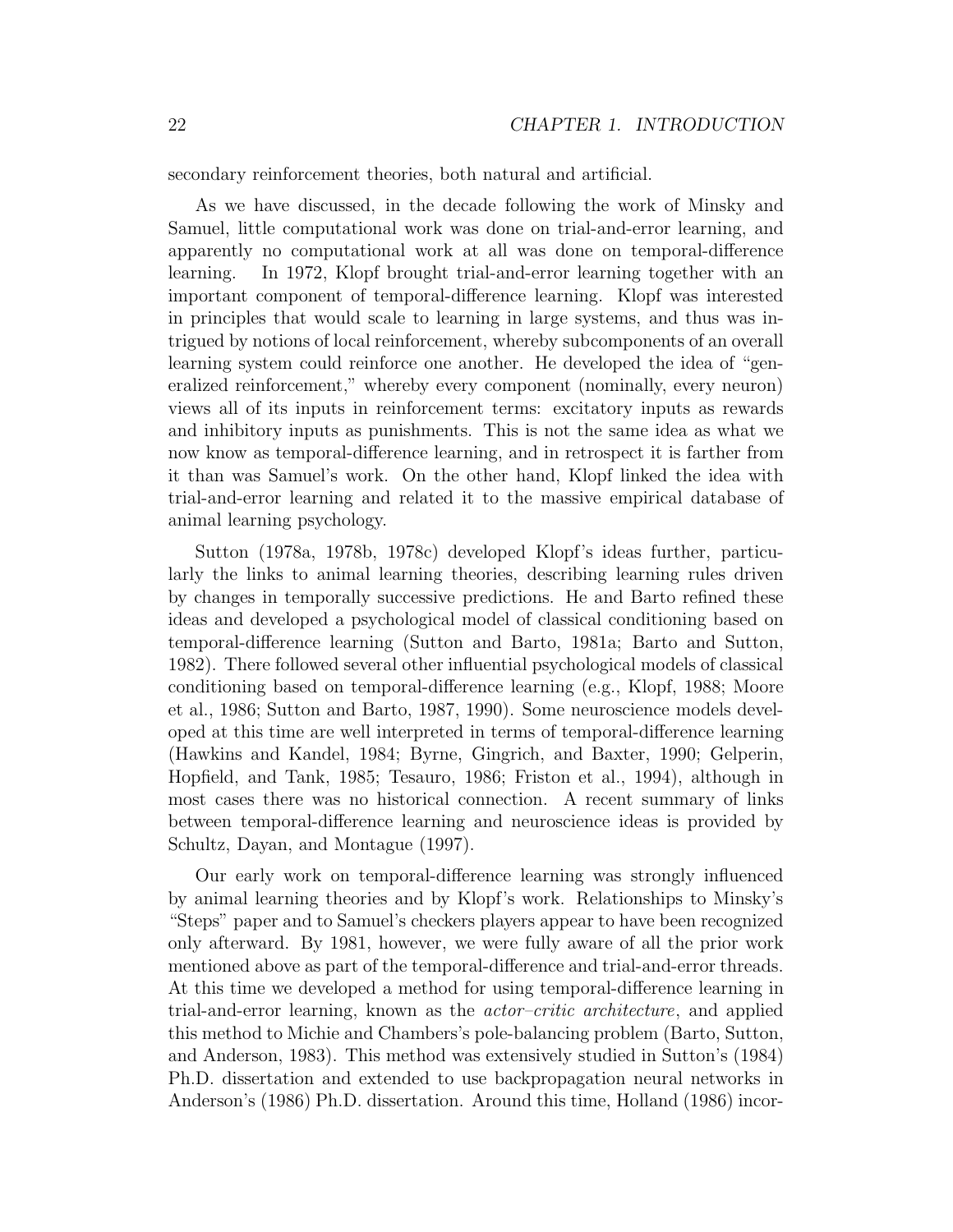#### 1.7. BIBLIOGRAPHICAL REMARKS 23

porated temporal-difference ideas explicitly into his classifier systems. A key step was taken by Sutton in 1988 by separating temporal-difference learning from control, treating it as a general prediction method. That paper also introduced the  $TD(\lambda)$  algorithm and proved some of its convergence properties.

As we were finalizing our work on the actor–critic architecture in 1981, we discovered a paper by Ian Witten (1977) that contains the earliest known publication of a temporal-difference learning rule. He proposed the method that we now call tabular TD(0) for use as part of an adaptive controller for solving MDPs. Witten's work was a descendant of Andreae's early experiments with STeLLA and other trial-and-error learning systems. Thus, Witten's 1977 paper spanned both major threads of reinforcement learning research—trial-anderror learning and optimal control—while making a distinct early contribution to temporal-difference learning.

Finally, the temporal-difference and optimal control threads were fully brought together in 1989 with Chris Watkins's development of Q-learning. This work extended and integrated prior work in all three threads of reinforcement learning research. Paul Werbos (1987) contributed to this integration by arguing for the convergence of trial-and-error learning and dynamic programming since 1977. By the time of Watkins's work there had been tremendous growth in reinforcement learning research, primarily in the machine learning subfield of artificial intelligence, but also in neural networks and artificial intelligence more broadly. In 1992, the remarkable success of Gerry Tesauro's backgammon playing program, TD-Gammon, brought additional attention to the field. Other important contributions made in the recent history of reinforcement learning are too numerous to mention in this brief account; we cite these at the end of the individual chapters in which they arise.

### 1.7 Bibliographical Remarks

For additional general coverage of reinforcement learning, we refer the reader to the books by Bertsekas and Tsitsiklis (1996) and Kaelbling (1993a). Two special issues of the journal *Machine Learning* focus on reinforcement learning: Sutton (1992) and Kaelbling (1996). Useful surveys are provided by Barto (1995b); Kaelbling, Littman, and Moore (1996); and Keerthi and Ravindran (1997).

The example of Phil's breakfast in this chapter was inspired by Agre (1988). We direct the reader to Chapter 6 for references to the kind of temporaldifference method we used in the tic-tac-toe example.

Modern attempts to relate the kinds of algorithms used in reinforcement